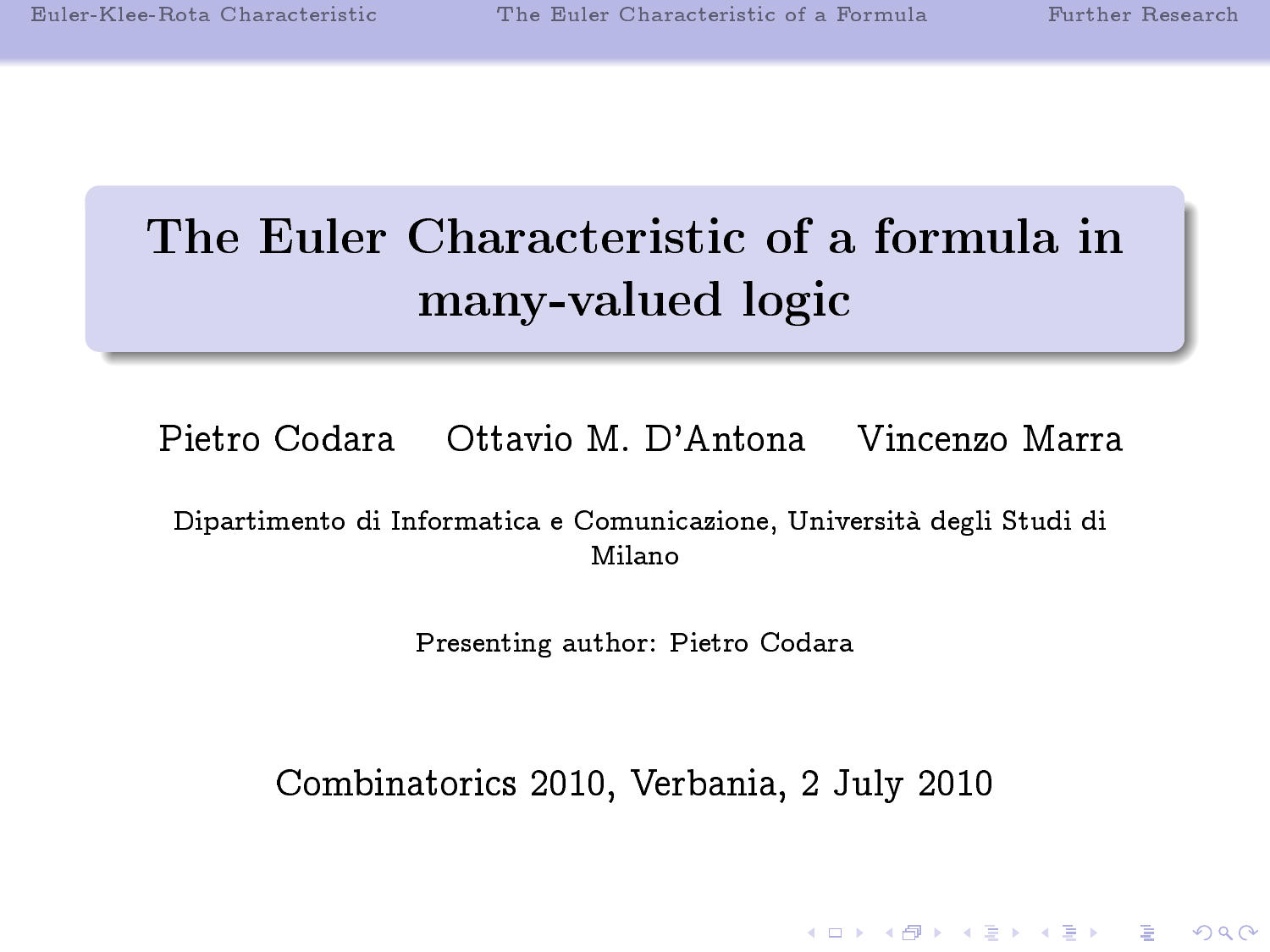**KOR SERVER (ER 1990)** 

# Outline

- **1** The lattice-theoretic Euler Characteristic
- <sup>2</sup> Euler Characteristic of a formula in classical propositional logic
- **3** Euler Characteristic of a formula in Gödel logic
- **4** Further research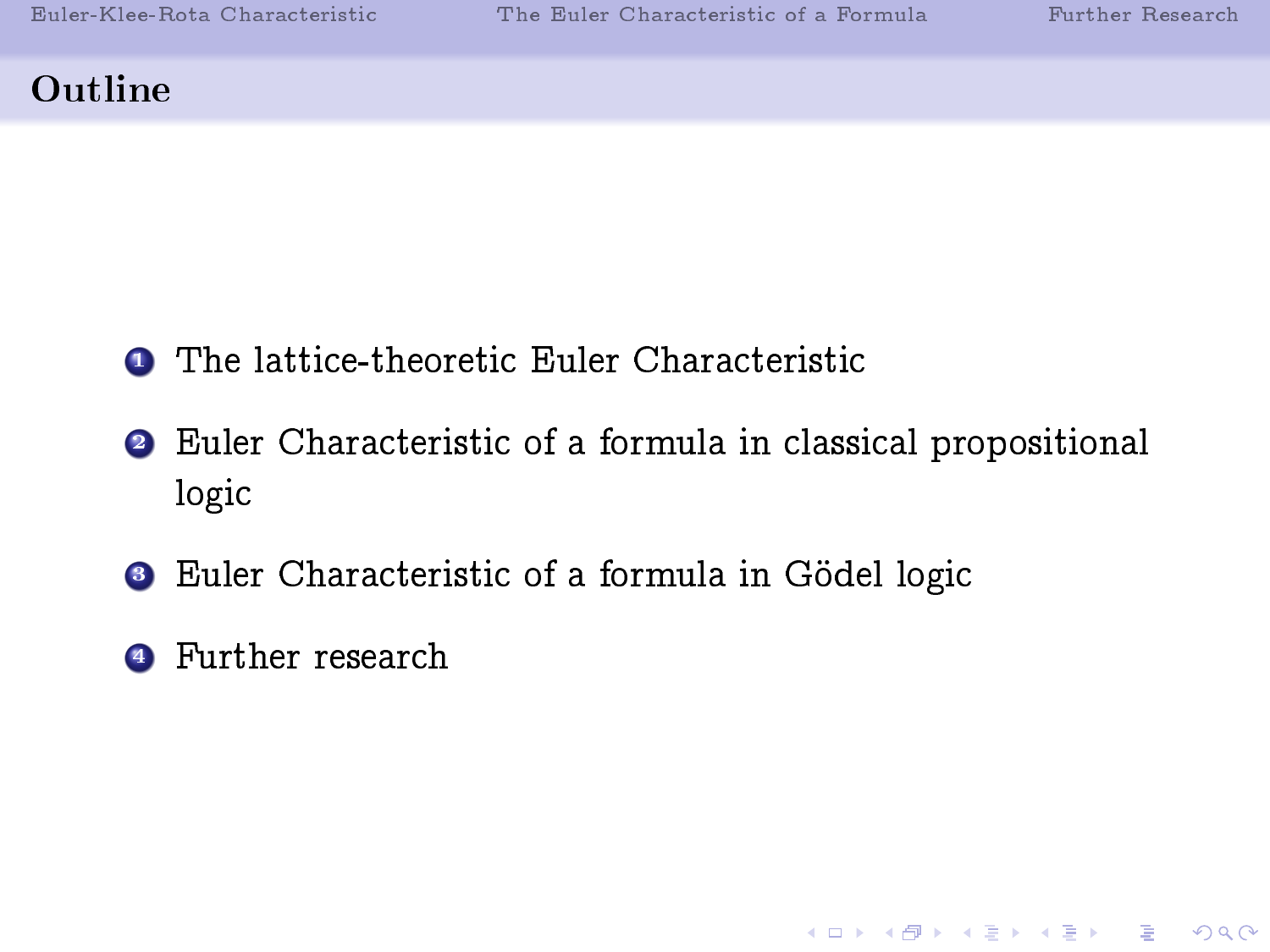### The Euler-Klee-Rota lattice-theoretic characteristic

# Valuation

Let  $L$  be a (bounded) distributive lattice whose bottom element is denoted  $\perp$ . A function  $\nu: L \to \mathbb{R}$  is a valuation if it satisfies  $\nu(\perp) = 0$ , and

$$
\mathsf{v}(x)+\mathsf{v}(y)=\mathsf{v}(x\vee y)+\mathsf{v}(x\wedge y)
$$

<span id="page-2-0"></span>for all  $x, y \in L$ .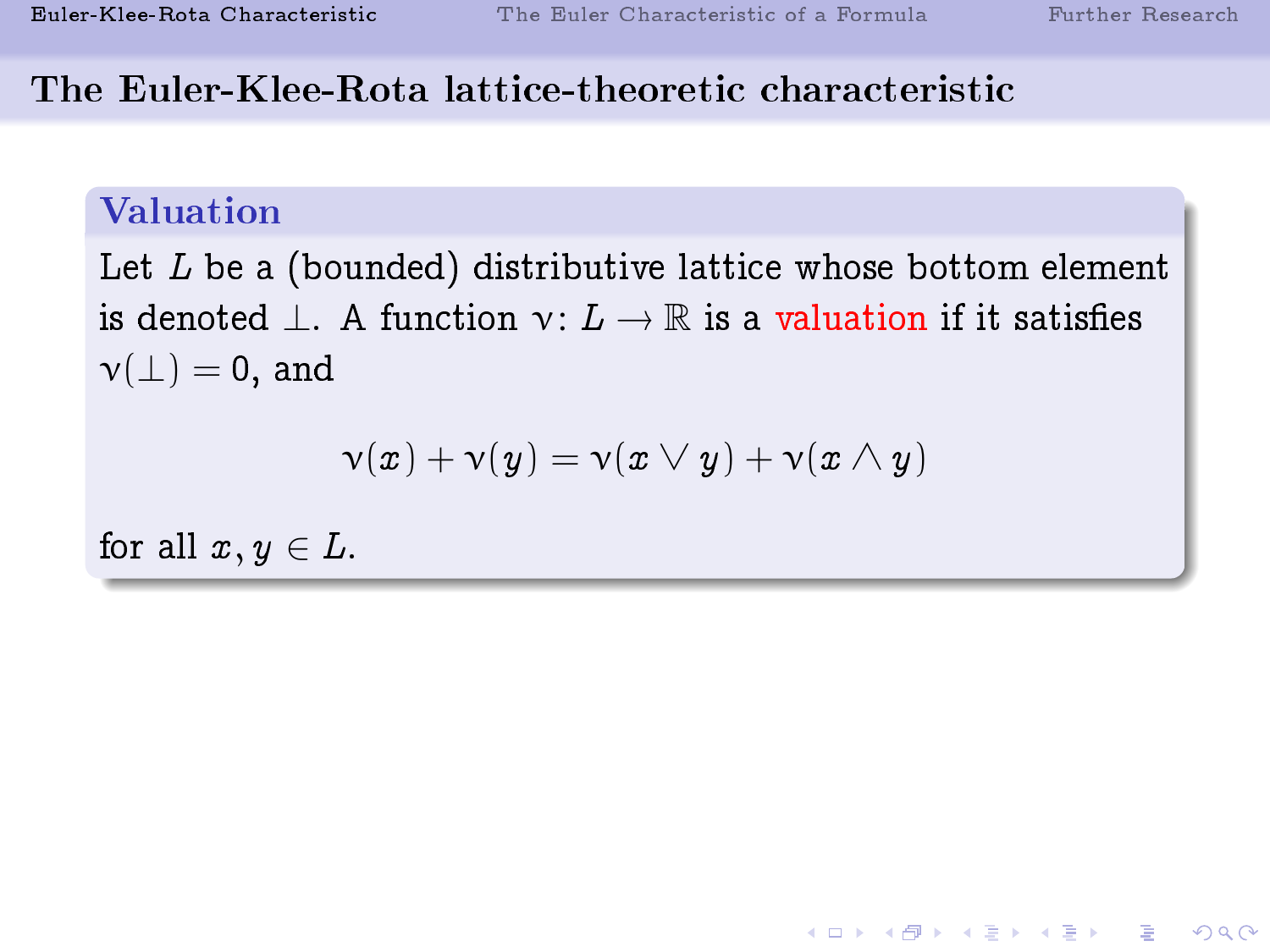-<br>◆ ロ ▶ → 레 ▶ → 로 ▶ → 토 ▶ │ 로 │ ◆) Q (◇

# The Euler-Klee-Rota lattice-theoretic characteristic

# Valuation

Let  $L$  be a (bounded) distributive lattice whose bottom element is denoted  $\perp$ . A function  $\nu: L \to \mathbb{R}$  is a valuation if it satisfies  $\nu(\perp) = 0$ , and

$$
\mathsf{v}(x)+\mathsf{v}(y)=\mathsf{v}(x\vee y)+\mathsf{v}(x\wedge y)
$$

for all  $x, y \in L$ .

# Lemma

Every valuation on a finite distributive lattice  $L$  is uniquely determined by its values at the join-irreducibles of L.

Recall that  $x \in L$  is join-irreducible if it is not the bottom of L, and  $x = y \vee z$  implies  $x = y$  or  $x = z$  for all  $y, z \in L$ .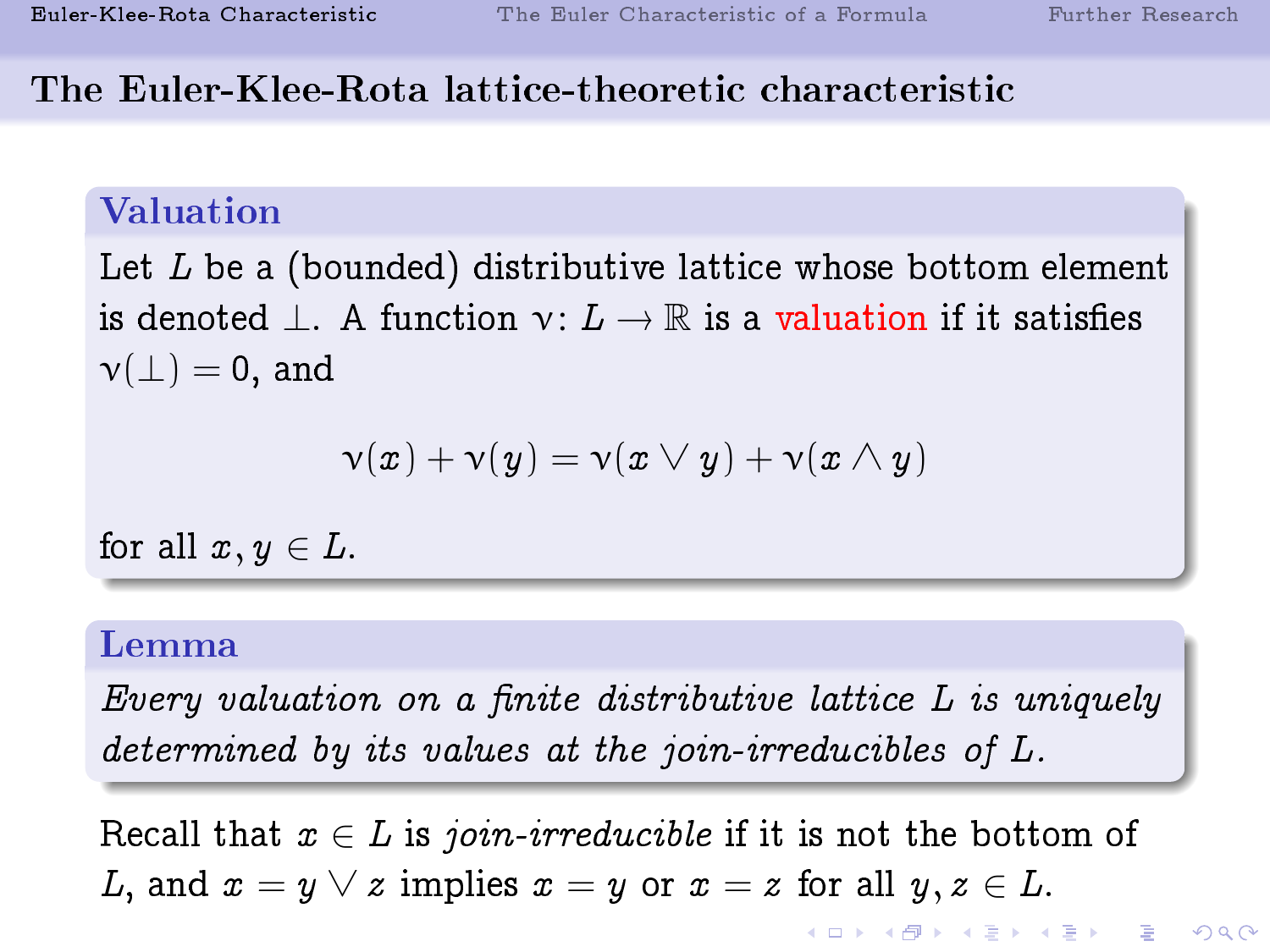The Euler-Klee-Rota lattice-theoretic characteristic, official definition:

```
(V. Klee 1963; G.-C. Rota 1974)
```
# Euler characteristic

The Euler characteristic of a finite distributive lattice  $L$  is the unique valuation  $\chi: L \to \mathbb{R}$  such that  $\chi(x) = 1$  for any join-irreducible element  $x \in L$ .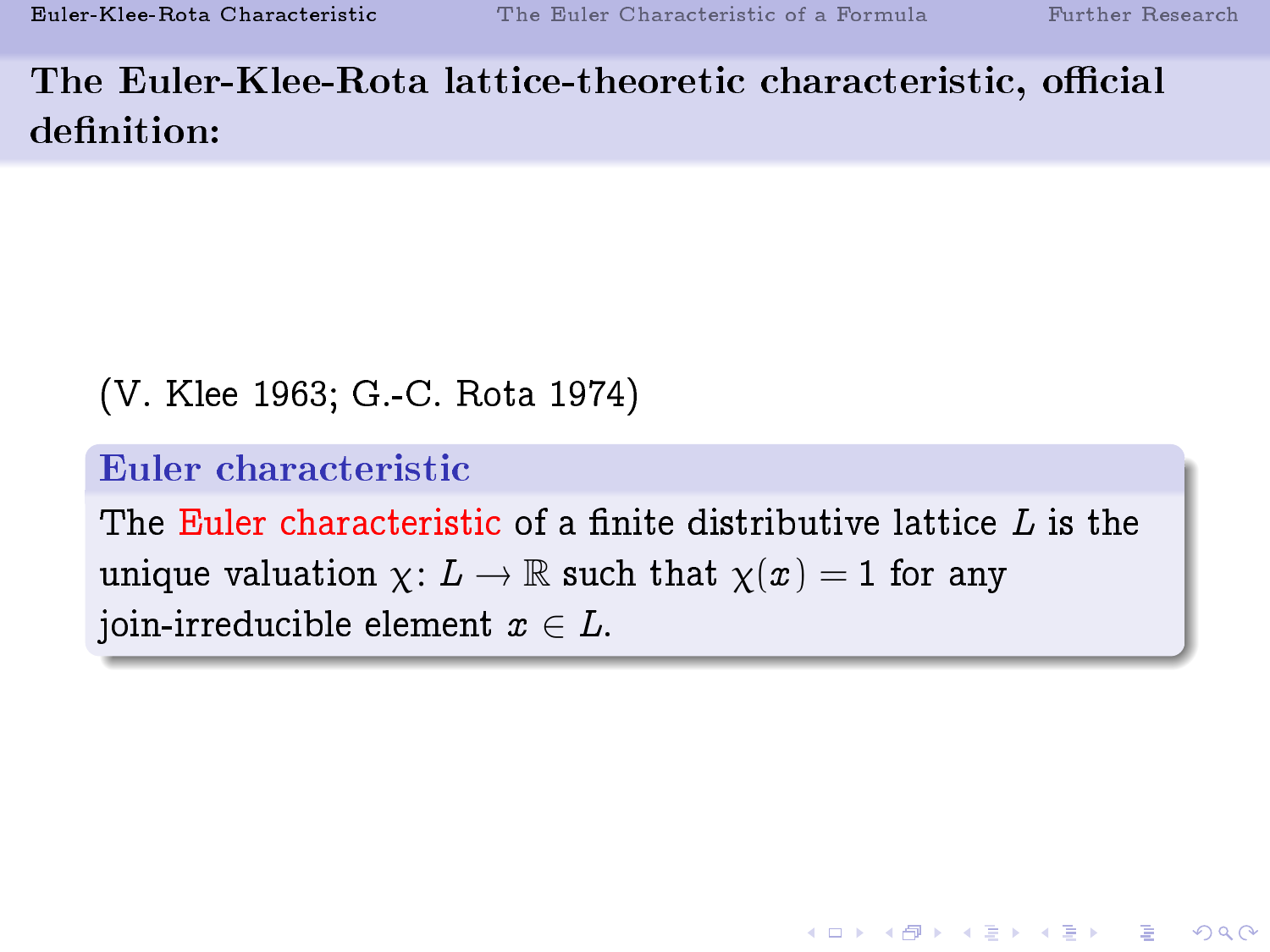**K ロ ▶ K 레 ▶ K 코 ▶ K 코 ▶ 『코』 ◆ 9 Q OK** 

#### Euler characteristic of a classical formula

<span id="page-5-0"></span>• For an integer  $n \geq 0$ , let FORM<sub>n</sub> denote the set of formulæ in classical (propositional) logic over the atomic propositions  $X_1, \ldots, X_n$  and the logical constant  $\perp$ (falsum).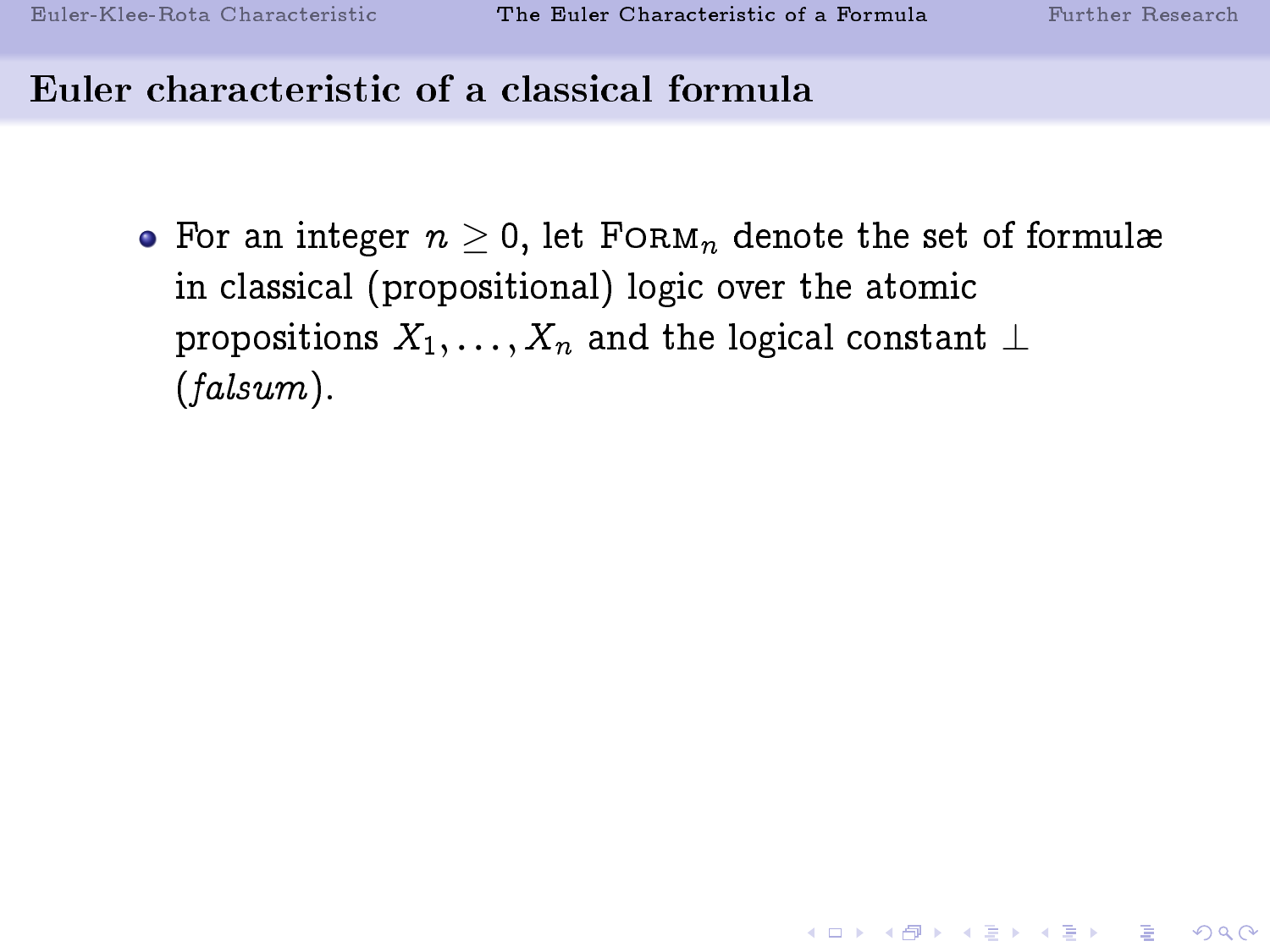**KOR SERVER (ER 1990)** 

- For an integer  $n \geq 0$ , let FORM<sub>n</sub> denote the set of formulæ in classical (propositional) logic over the atomic propositions  $X_1, \ldots, X_n$  and the logical constant  $\perp$ (falsum).
- $\bullet$  Question: Is there a sensible notion of Euler *characteristic* for a formula  $\varphi \in$  FORM ?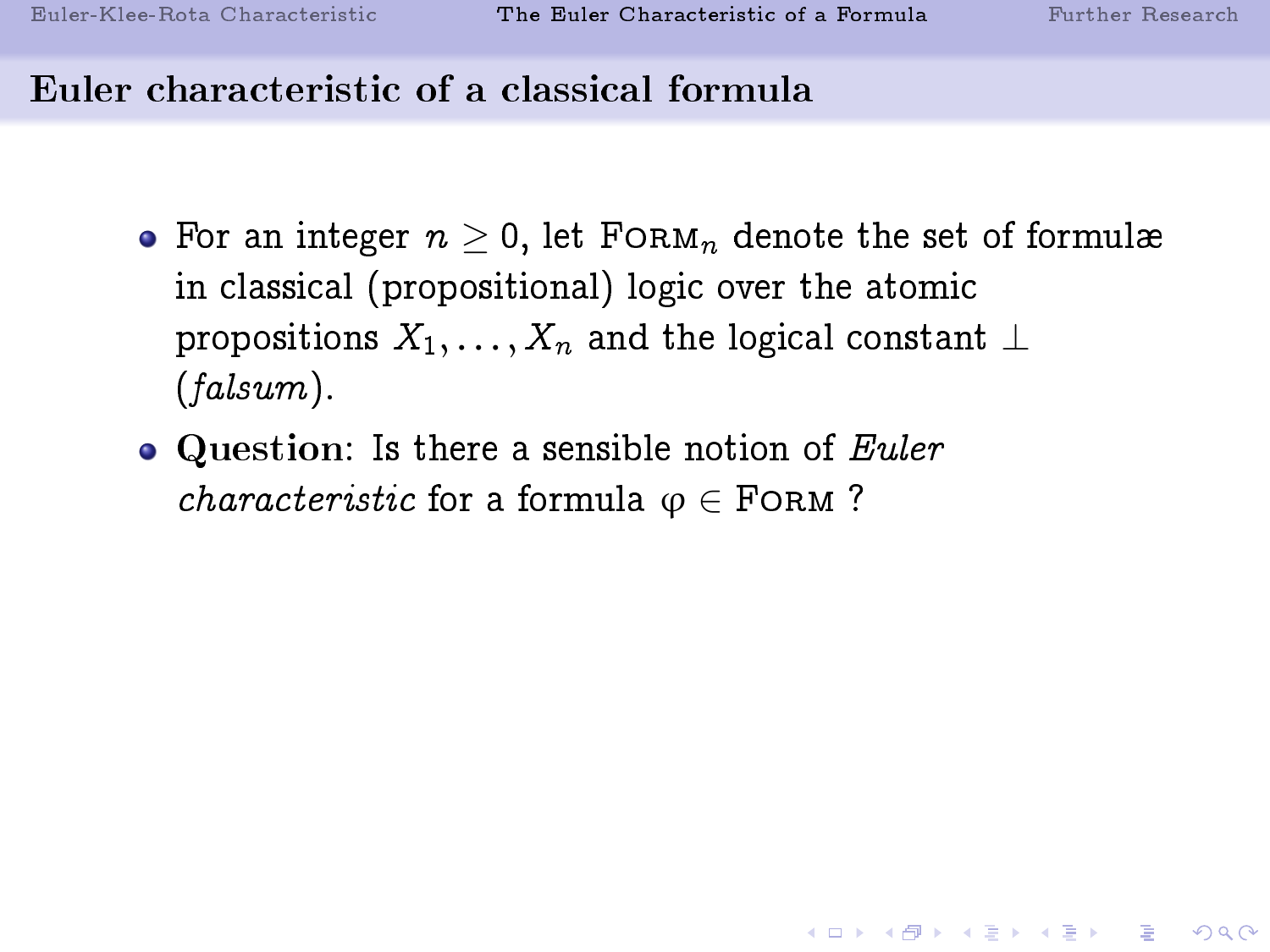- For an integer  $n \geq 0$ , let FORM<sub>n</sub> denote the set of formulæ in classical (propositional) logic over the atomic propositions  $X_1, \ldots, X_n$  and the logical constant  $\perp$ (falsum).
- $\bullet$  Question: Is there a sensible notion of Euler *characteristic* for a formula  $\varphi \in$  FORM?
- Writing  $\equiv$  for the relation of logical equivalence, the quotient set  $F\text{ORM}_n/\equiv$  is naturally a Boolean algebra.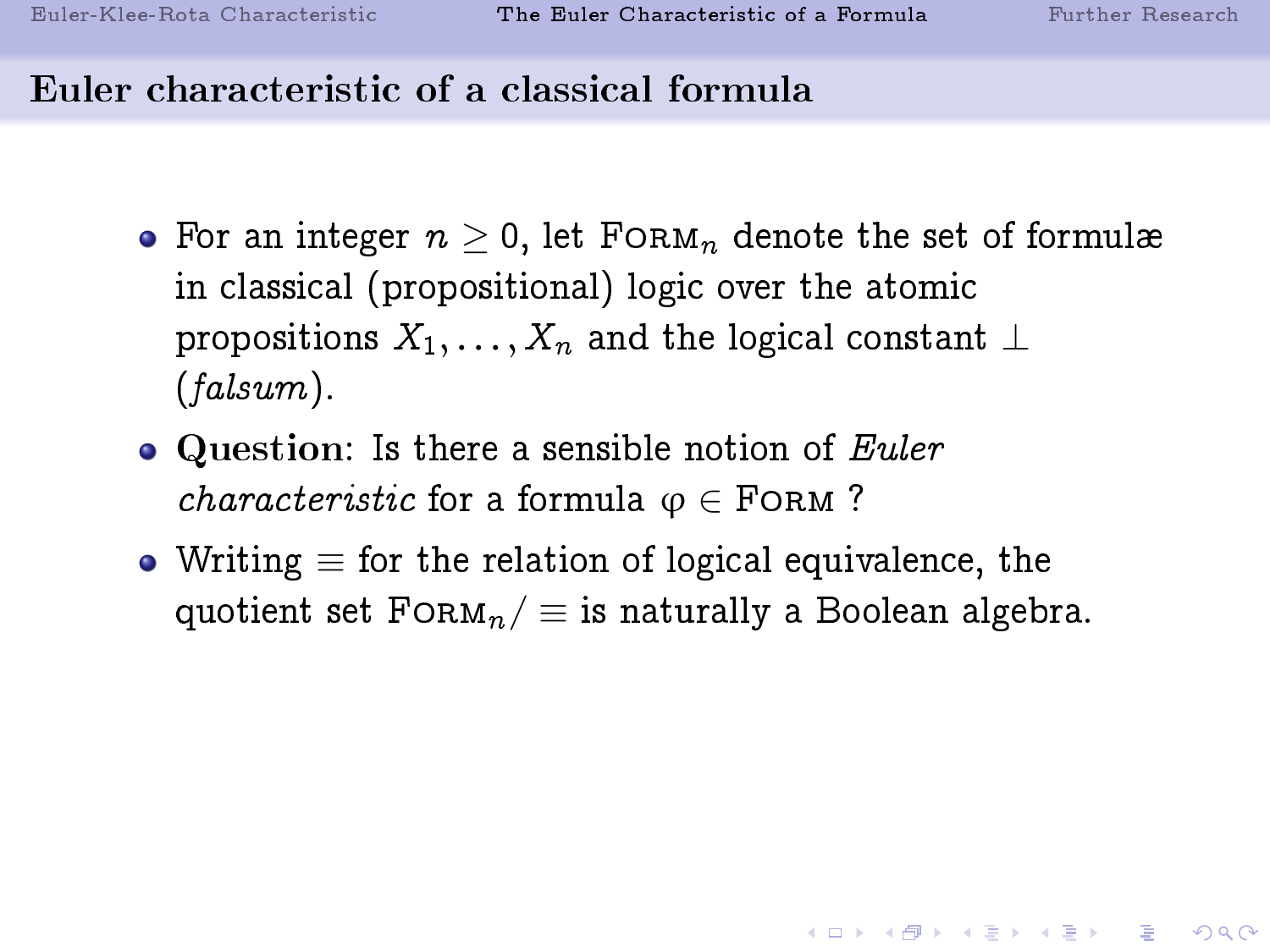- For an integer  $n \geq 0$ , let FORM<sub>n</sub> denote the set of formulæ in classical (propositional) logic over the atomic propositions  $X_1, \ldots, X_n$  and the logical constant  $\perp$ (falsum).
- $\bullet$  Question: Is there a sensible notion of Euler *characteristic* for a formula  $\varphi \in$  FORM?
- Writing  $\equiv$  for the relation of logical equivalence, the quotient set  $FORM_n / \equiv$  is naturally a Boolean algebra.
- So we can consider valuations on  $\text{F} \circ \text{Rm}_n / \equiv$ . In particular, let  $\chi$  be the Euler(-Klee-Rota) characteristic of FORM<sub>n</sub>/  $\equiv$ .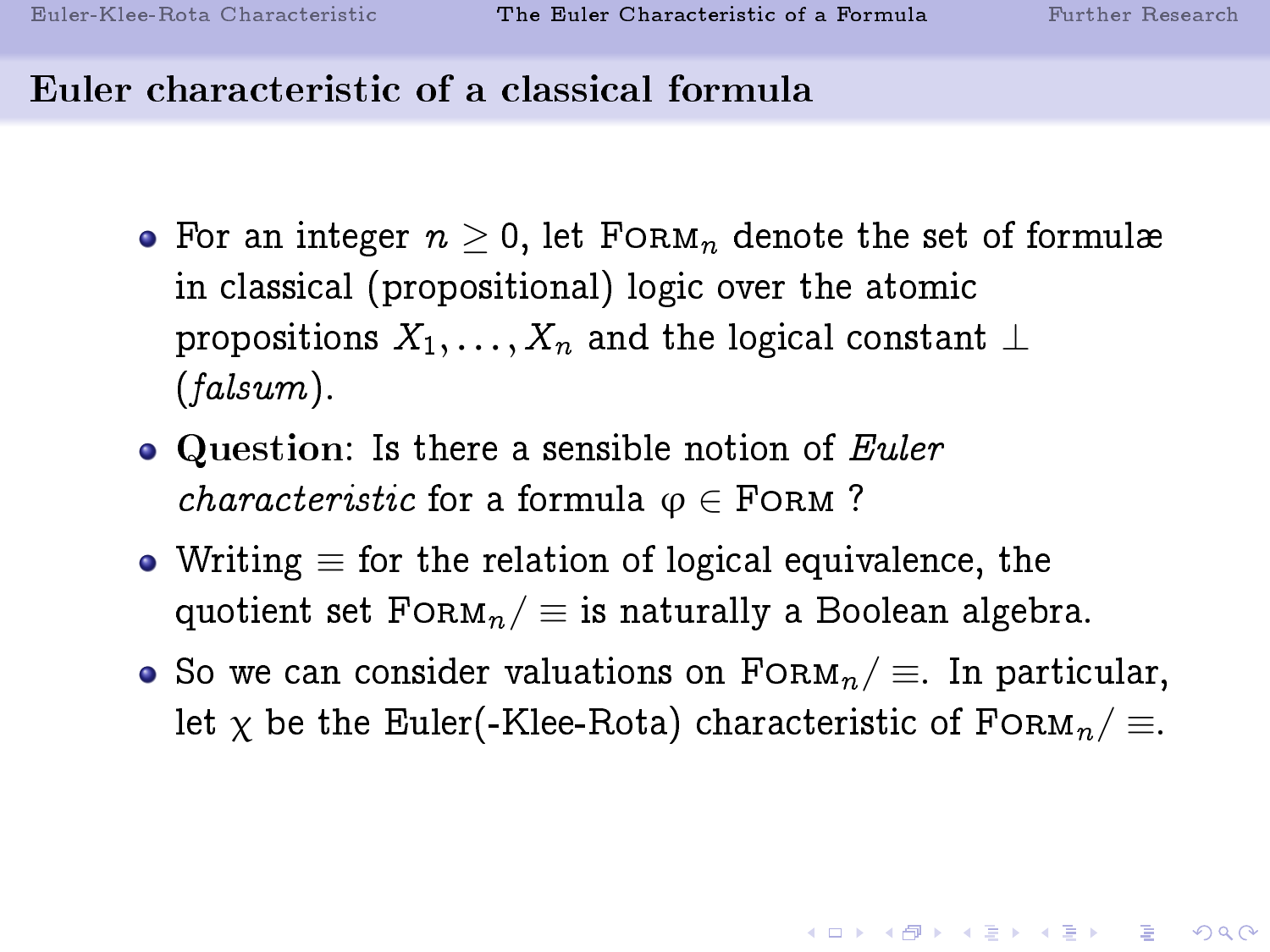- For an integer  $n > 0$ , let FORM<sub>n</sub> denote the set of formulæ in classical (propositional) logic over the atomic propositions  $X_1, \ldots, X_n$  and the logical constant  $\perp$ (falsum).
- $\bullet$  Question: Is there a sensible notion of Euler *characteristic* for a formula  $\varphi \in$  FORM?
- Writing  $\equiv$  for the relation of logical equivalence, the quotient set  $FORM_n / \equiv$  is naturally a Boolean algebra.
- $\bullet$  So we can consider valuations on  $\text{FORM}_n/\equiv$ . In particular, let  $\chi$  be the Euler(-Klee-Rota) characteristic of FORM<sub>n</sub>/  $\equiv$ .
- Then we say that the Euler characteristic of  $\varphi$  is  $\chi([\varphi]_{=})$ .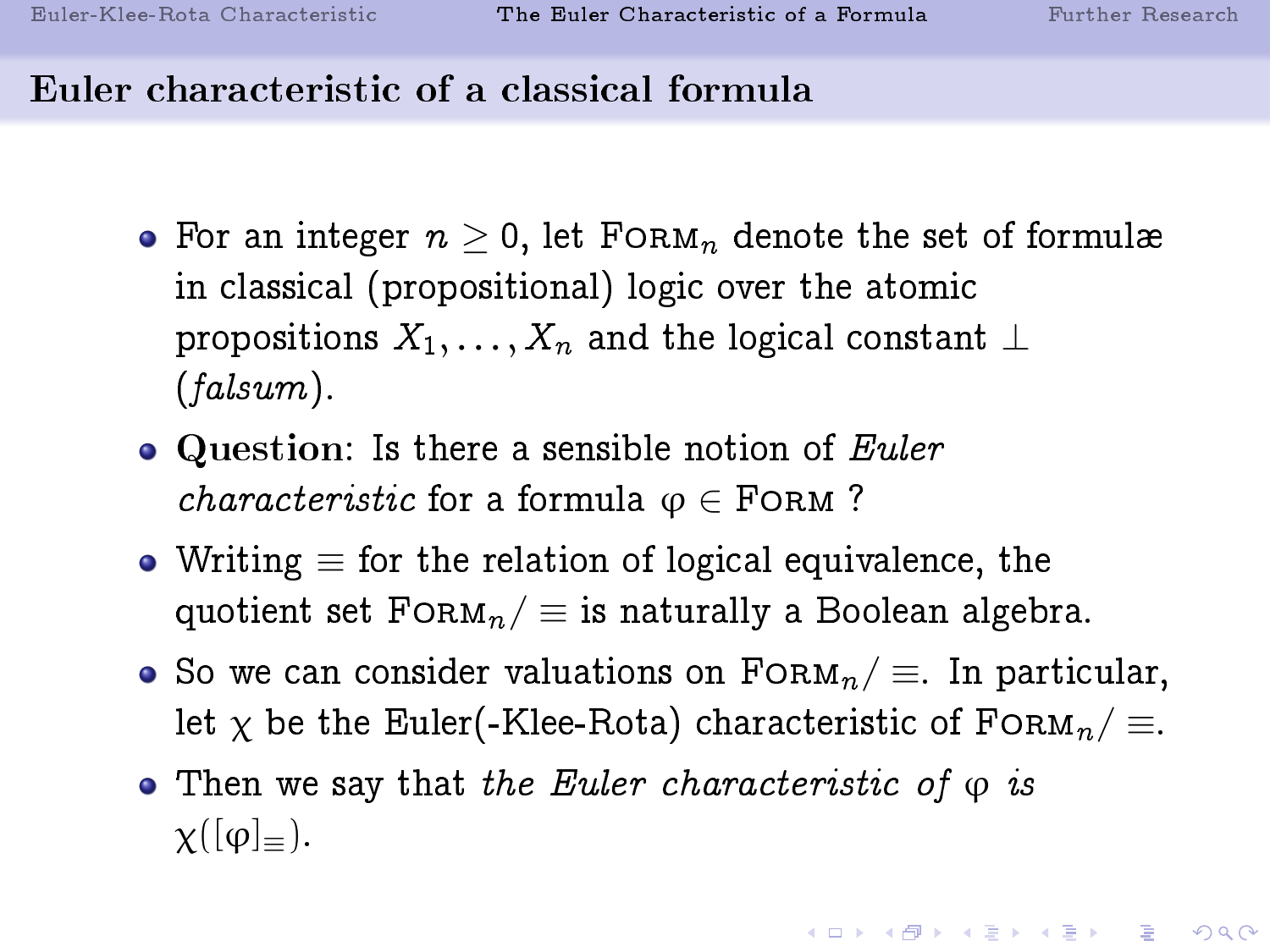K ロ ▶ K 個 ▶ K 할 ▶ K 할 ▶ 이 할 → 900

# Euler characteristic of Boolean algebras

• In finite Boolean algebras, join-irreducible=atom.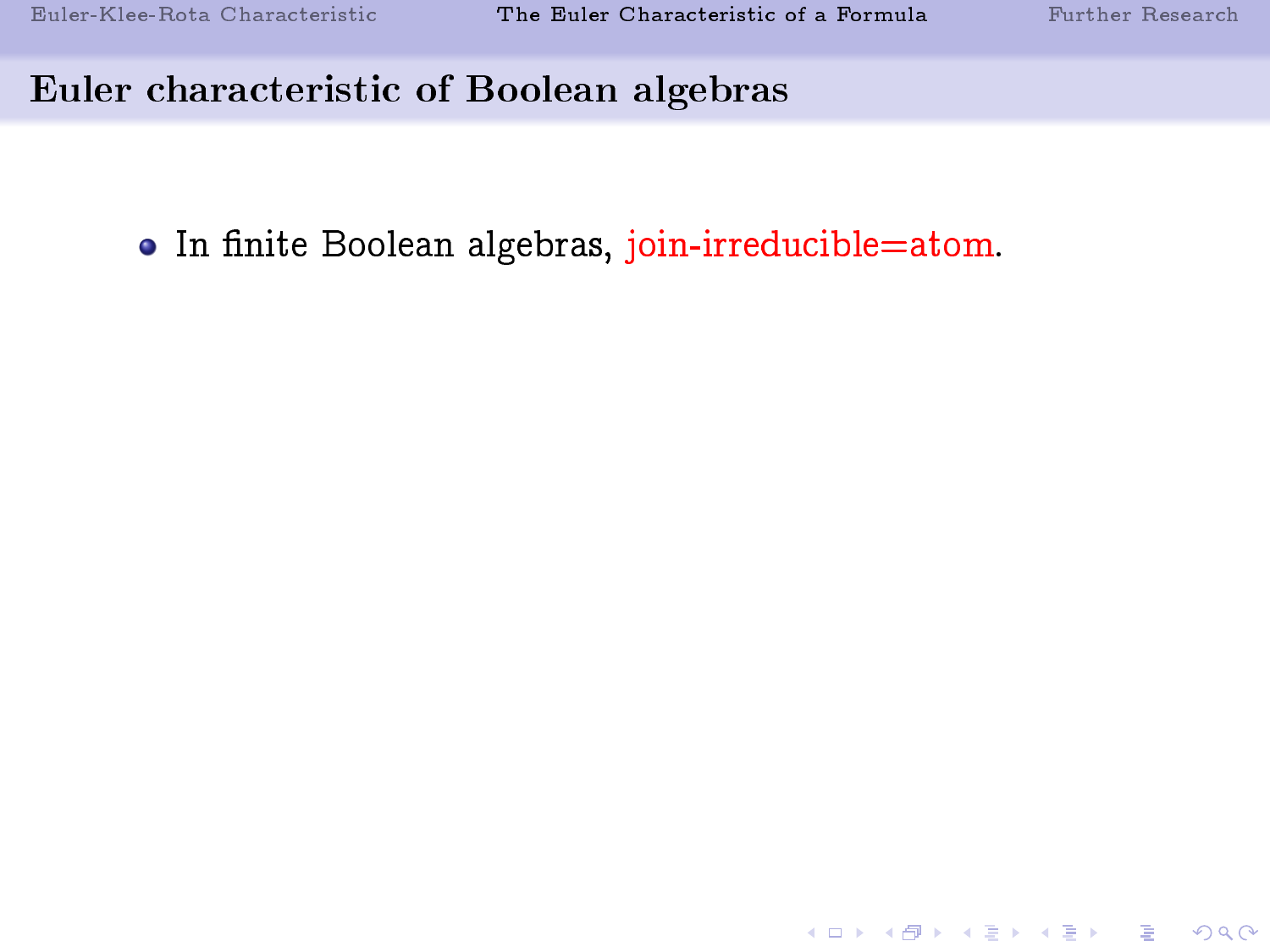#### Euler characteristic of Boolean algebras

- In finite Boolean algebras, join-irreducible=atom.
- So if B is a finite Boolean algebra, and  $x \in B$  is the join of *n* atoms, we have  $\chi(x) = n$  by the valuation property. (The characteristic is additive over disjoint elements.)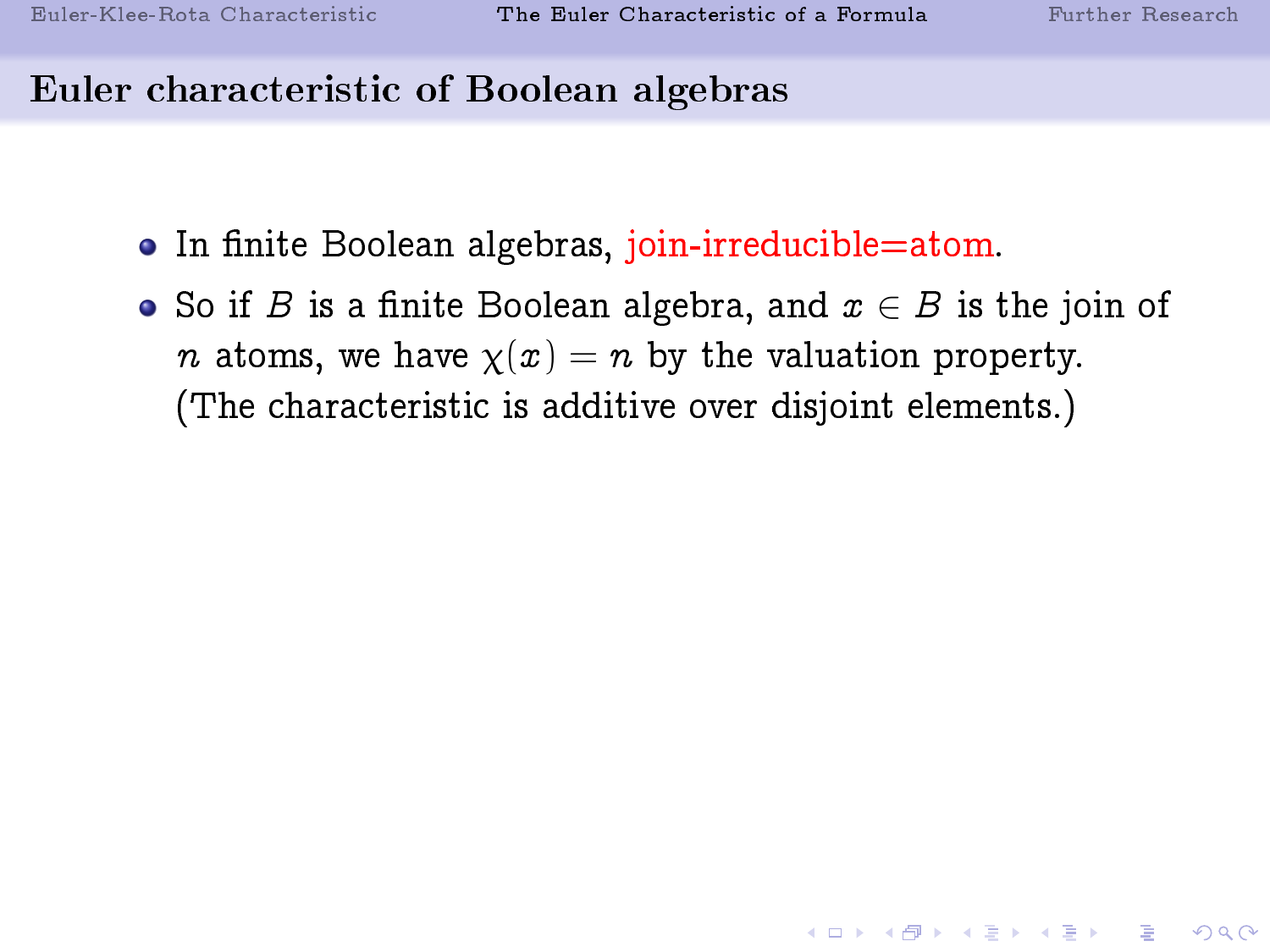#### Euler characteristic of Boolean algebras

- In finite Boolean algebras, join-irreducible=atom.
- So if B is a finite Boolean algebra, and  $x \in B$  is the join of *n* atoms, we have  $\chi(x) = n$  by the valuation property. (The characteristic is additive over disjoint elements.)
- $\bullet$  In other words, if  $B$  is canonically represented as the Boolean algebra of all subsets of a set  $($ =the set of atoms of B), then  $\chi(S)$ =cardinality of S for all  $S \in B$ .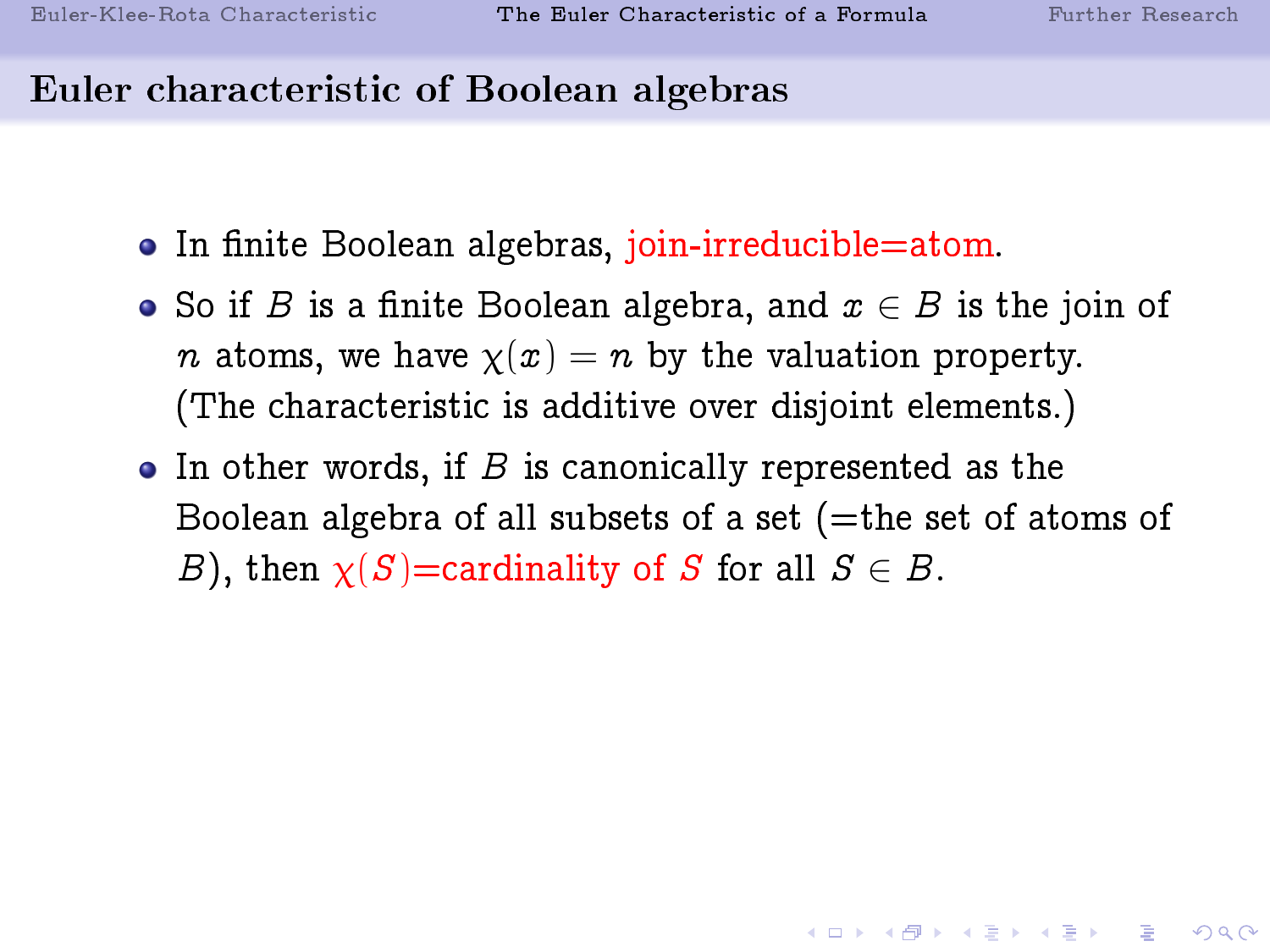### Euler characteristic of Boolean algebras

- In finite Boolean algebras, join-irreducible=atom.
- So if B is a finite Boolean algebra, and  $x \in B$  is the join of *n* atoms, we have  $\chi(x) = n$  by the valuation property. (The characteristic is additive over disjoint elements.)
- $\bullet$  In other words, if  $B$  is canonically represented as the Boolean algebra of all subsets of a set  $($ =the set of atoms of B), then  $\chi(S)$ =cardinality of S for all  $S \in B$ .
- Since atoms of  $F$ ORM $_n$  = are in natural bijections with assignments of truth values  $\mu$ : { $X_1, \ldots, X_n$ }  $\rightarrow$  {0, 1}, we have: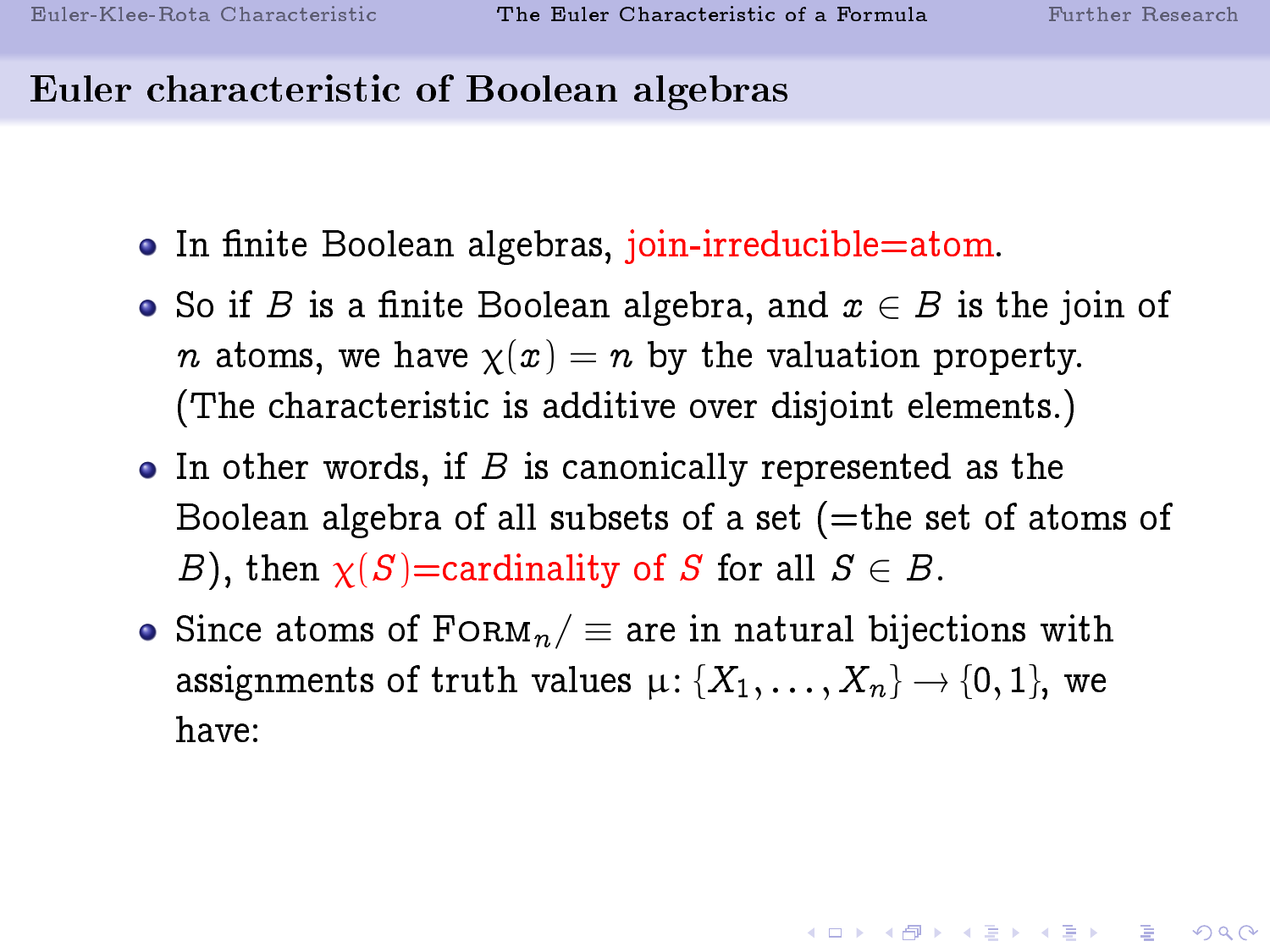# Euler characteristic of Boolean algebras

- In finite Boolean algebras, join-irreducible=atom.
- So if B is a finite Boolean algebra, and  $x \in B$  is the join of *n* atoms, we have  $\chi(x) = n$  by the valuation property. (The characteristic is additive over disjoint elements.)
- $\bullet$  In other words, if  $B$  is canonically represented as the Boolean algebra of all subsets of a set  $($ =the set of atoms of B), then  $\chi(S)$ =cardinality of S for all  $S \in B$ .
- Since atoms of  $F$ ORM $_n$  = are in natural bijections with assignments of truth values  $\mu$ : { $X_1, \ldots, X_n$ }  $\rightarrow$  {0, 1}, we have:

 $\chi([\varphi]_{=})$  is the number of assignments that satisfy  $\varphi$ .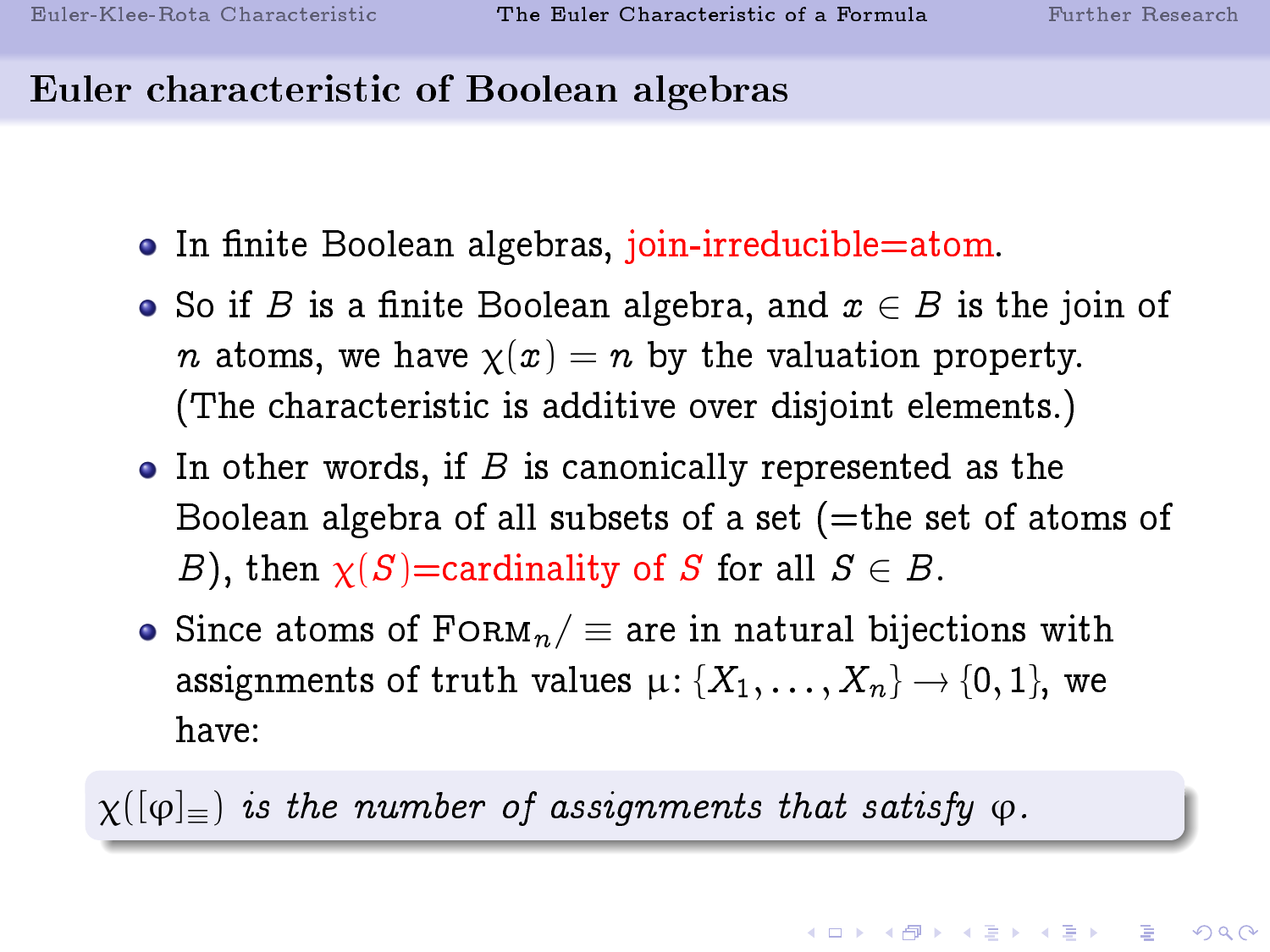K □ ▶ K @ ▶ K 할 ▶ K 할 ▶ 이 할 → 9 Q Q ·

Gödel logic

Gödel logic  $\mathbb{G}_{\infty}$  can be semantically defined as a many-valued logic.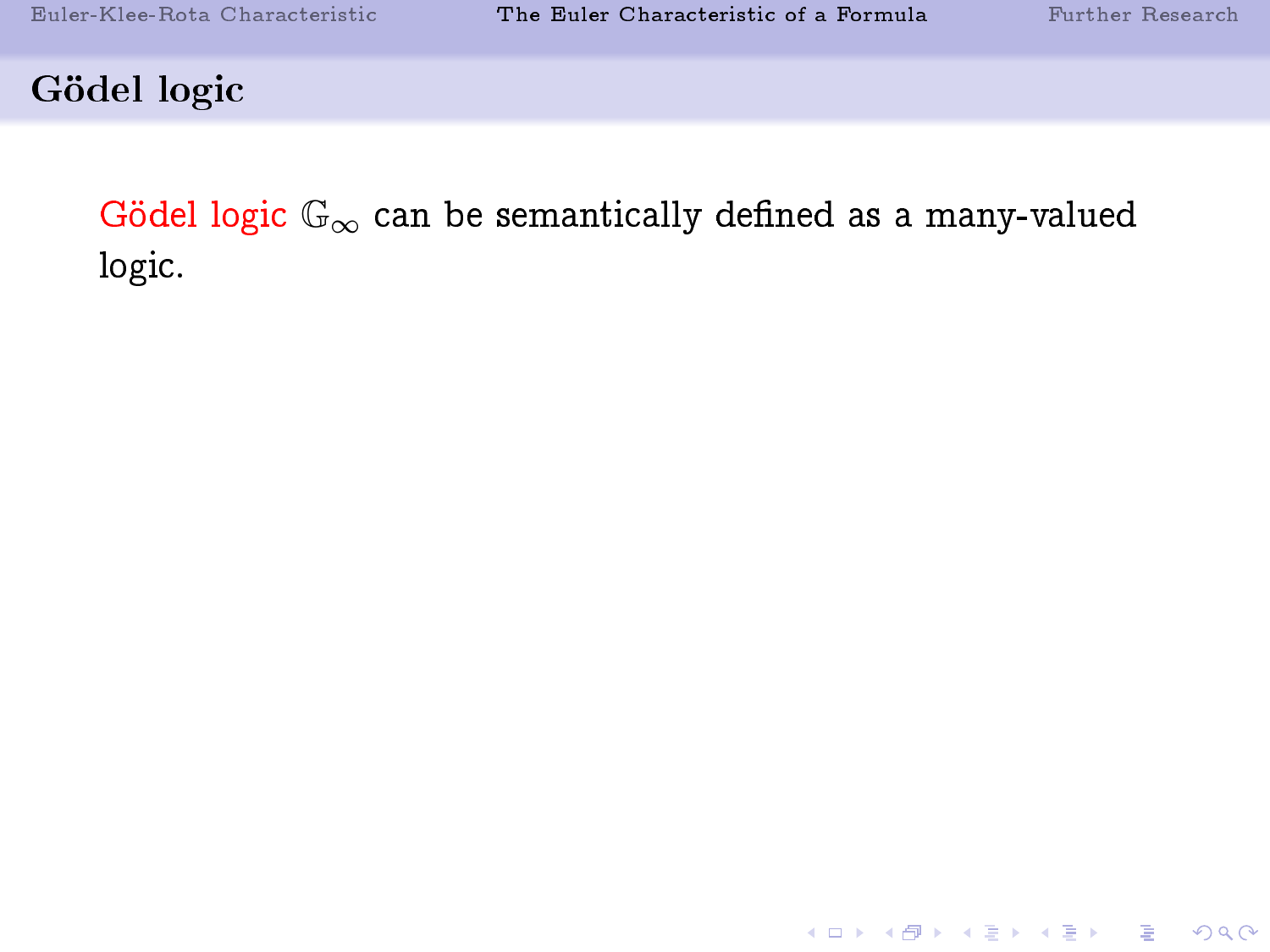K ロ ▶ K 個 ▶ K 할 ▶ K 할 ▶ 이 할 → 900

#### Gödel logic

Gödel logic  $\mathbb{G}_{\infty}$  can be semantically defined as a many-valued logic.

Let FORM be the set of formulæ over propositional variables

 $X_1, X_2, \ldots$  in the language  $\wedge, \vee, \rightarrow, \neg, \bot, \top$ .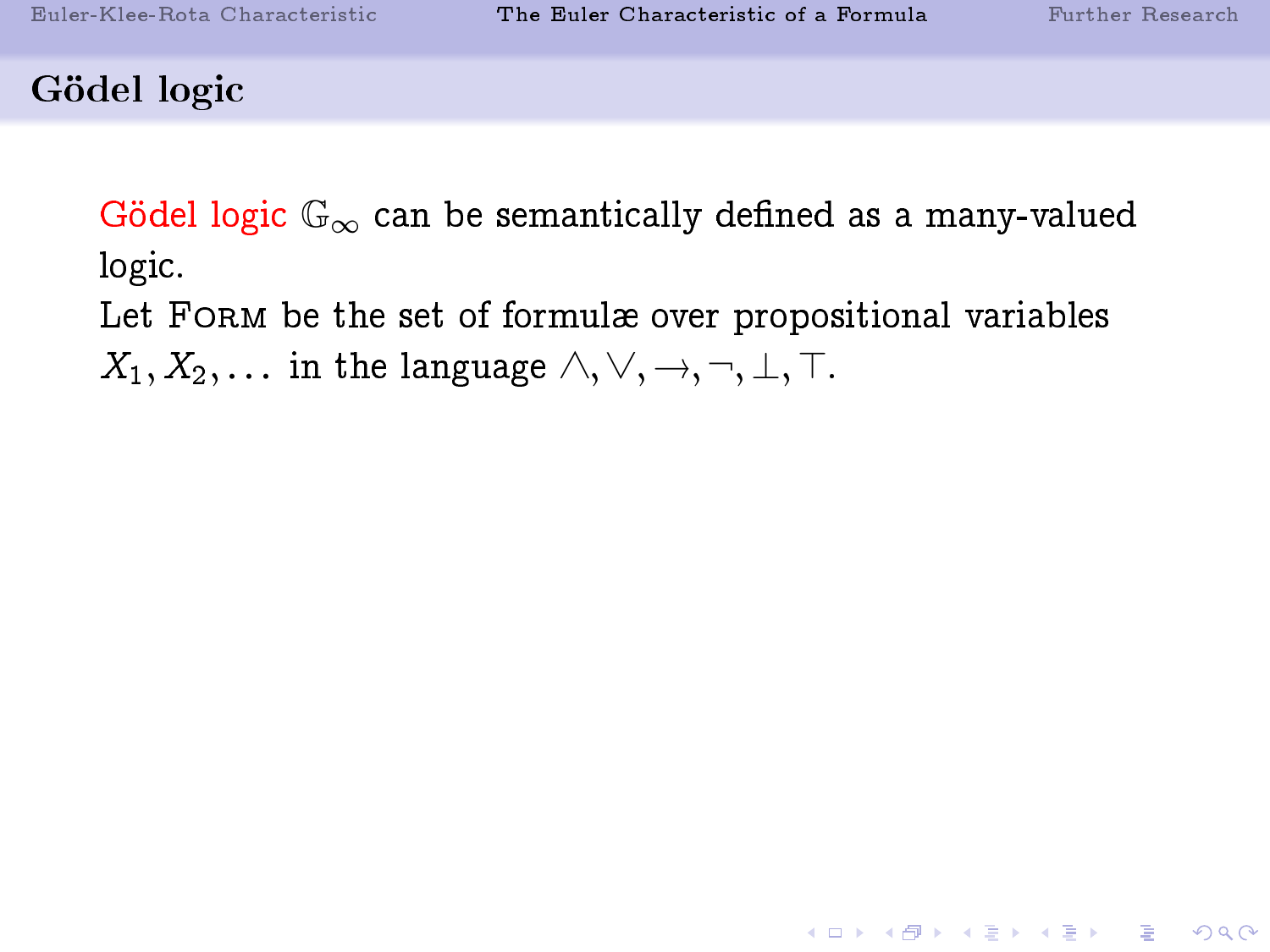#### Gödel logic

Gödel logic  $\mathbb{G}_{\infty}$  can be semantically defined as a many-valued logic.

Let FORM be the set of formulæ over propositional variables  $X_1, X_2, \ldots$  in the language  $\wedge, \vee, \rightarrow, \neg, \perp, \top$ .

An assignment is a function  $\mu$ : FORM  $\rightarrow$  [0, 1]  $\subseteq \mathbb{R}$  with values in the real unit interval such that, for any two  $\alpha, \beta \in$  FORM,

$$
\mu(\alpha \wedge \beta) = \min{\mu(\alpha), \mu(\beta)}
$$

$$
\mu(\alpha \vee \beta) = \max{\mu(\alpha), \mu(\beta)}
$$

$$
\mu(\alpha \rightarrow \beta) = \begin{cases} 1 & \text{if } \mu(\alpha) \le \mu(\beta) \\ \mu(\beta) & \text{otherwise} \end{cases}
$$
and 
$$
\mu(\neg \alpha) = \mu(\alpha \rightarrow \bot), \mu(\bot) = 0, \mu(\top) = 1.
$$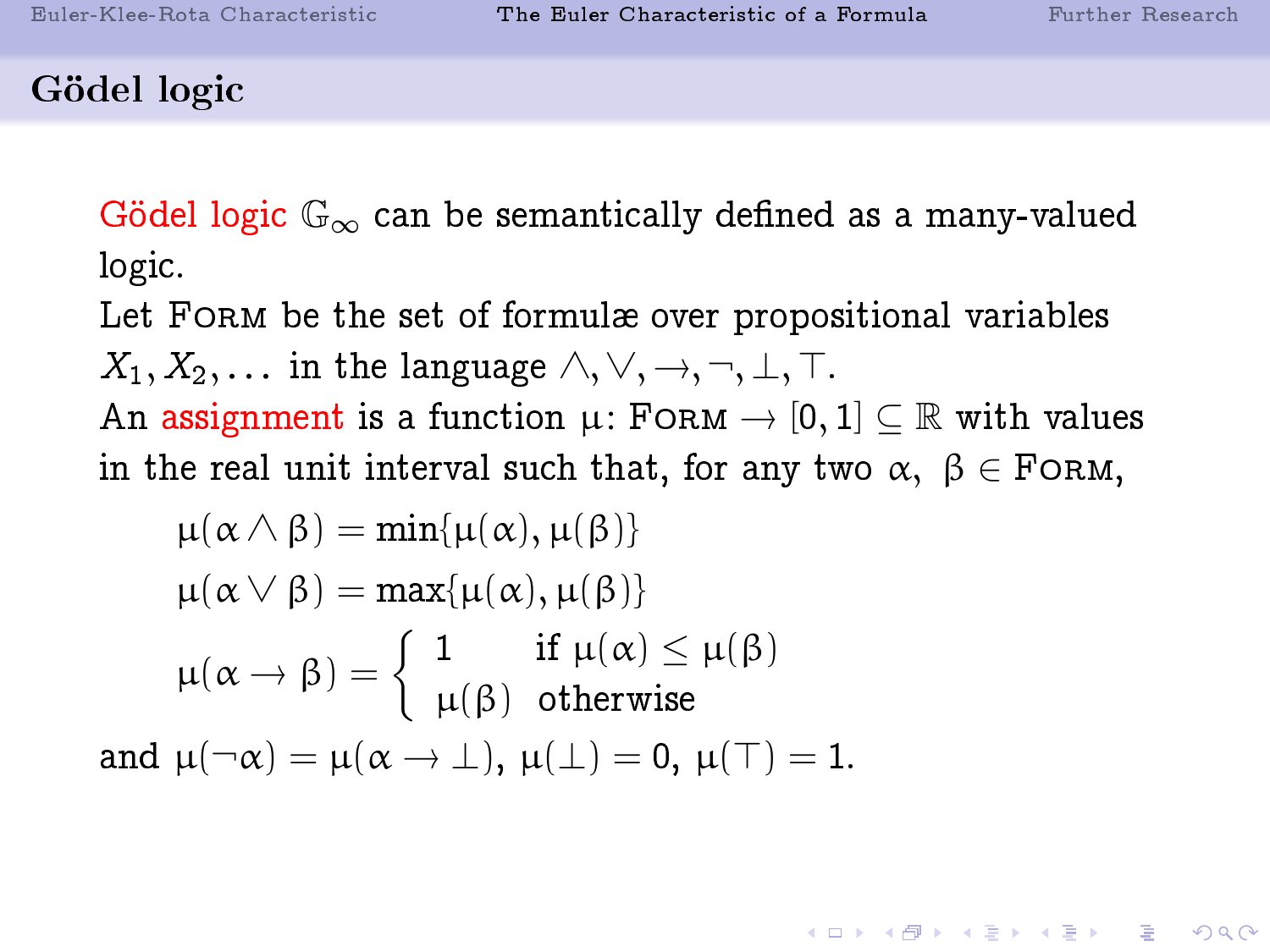**KOR SERVER (ER 1990)** 

#### Gödel logic

Gödel logic  $\mathbb{G}_{\infty}$  can be semantically defined as a many-valued logic.

Let FORM be the set of formulæ over propositional variables  $X_1, X_2, \ldots$  in the language  $\wedge, \vee, \rightarrow, \neg, \perp, \top$ .

An assignment is a function  $\mu$ : FORM  $\rightarrow$  [0, 1]  $\subseteq \mathbb{R}$  with values in the real unit interval such that, for any two  $\alpha, \beta \in$  FORM,

$$
\mu(\alpha \wedge \beta) = \min{\mu(\alpha), \mu(\beta)}
$$
  
\n
$$
\mu(\alpha \vee \beta) = \max{\mu(\alpha), \mu(\beta)}
$$
  
\n
$$
\mu(\alpha \rightarrow \beta) = \begin{cases} 1 & \text{if } \mu(\alpha) \leq \mu(\beta) \\ \mu(\beta) & \text{otherwise} \end{cases}
$$
  
\nand 
$$
\mu(\neg \alpha) = \mu(\alpha \rightarrow \bot), \mu(\bot) = 0, \mu(\top) = 1.
$$
  
\nA tautology is a formula  $\alpha$  such that  $\mu(\alpha) = 1$  for every assignment  $\mu$ .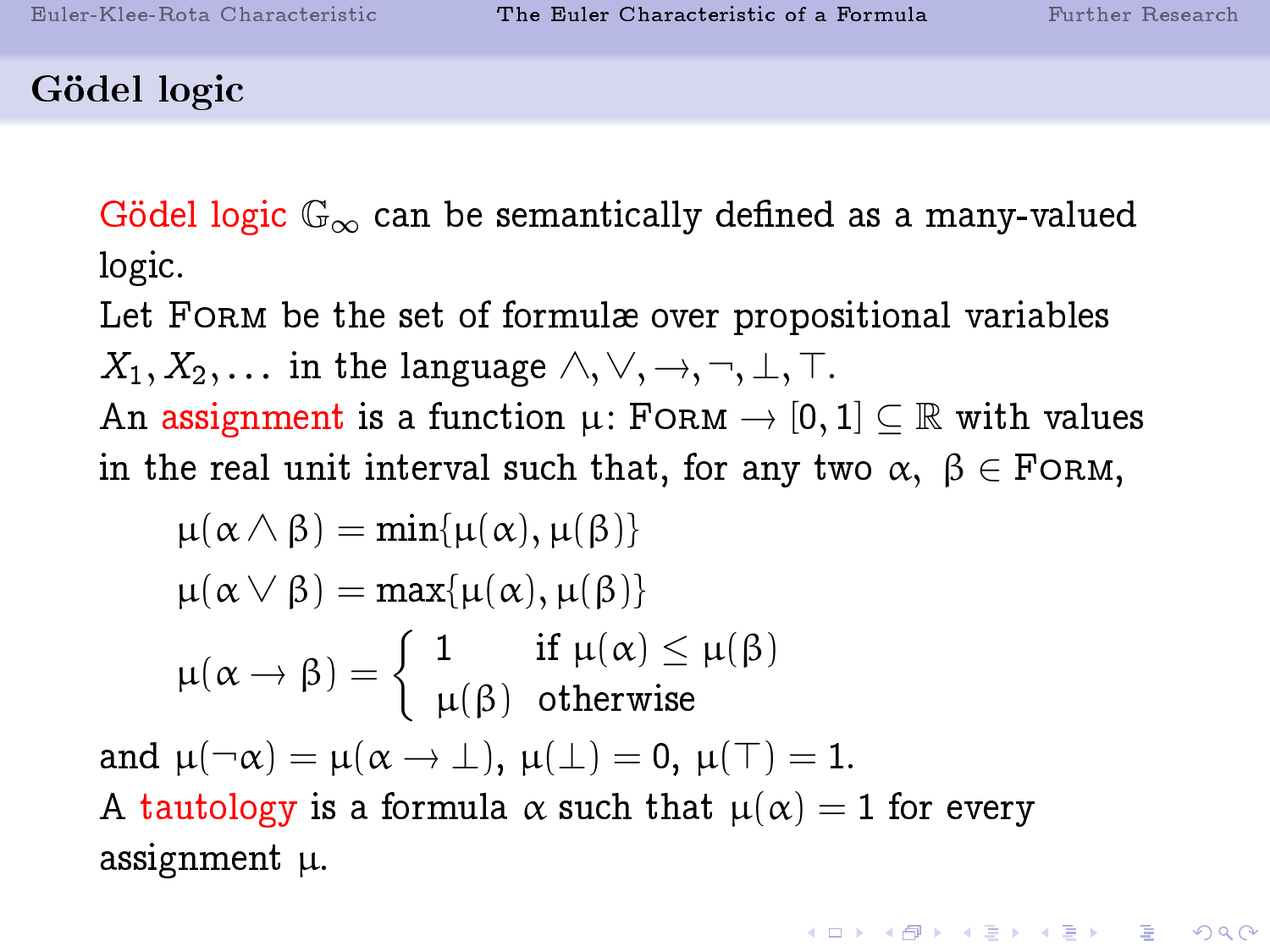K ロ ▶ K 個 ▶ K 할 ▶ K 할 ▶ 이 할 → 900

# Gödel algebras

Gödel algebras are Heyting algebras (=Tarski-Lindenbaum algebras of intuitionistic propositional calculus) satisfying the prelinearity axiom

$$
(x \to y) \vee (y \to x) = \top.
$$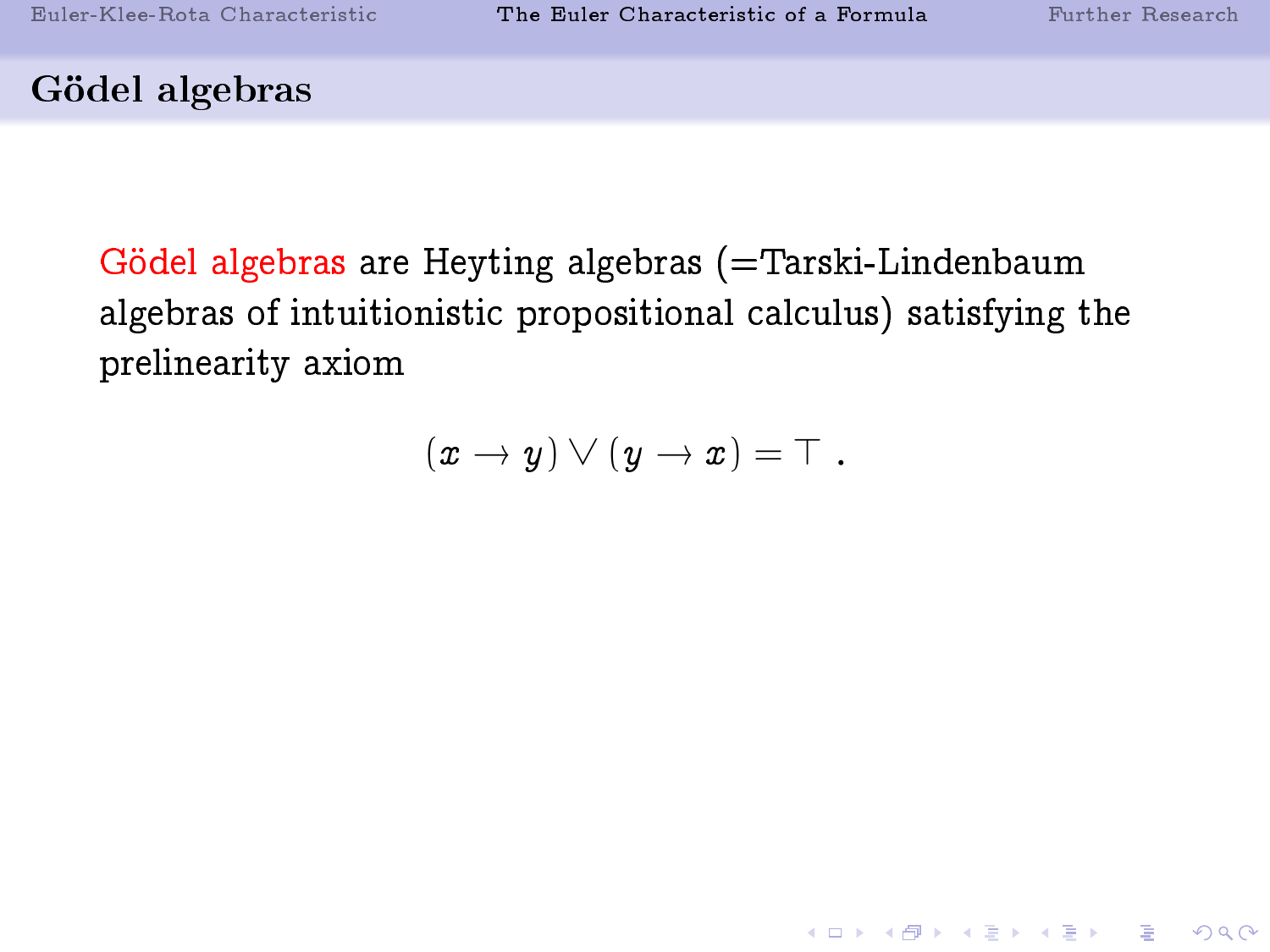K ロ ▶ K 個 ▶ K 할 ▶ K 할 ▶ 이 할 → 900

#### Gödel algebras

Gödel algebras are Heyting algebras (=Tarski-Lindenbaum algebras of intuitionistic propositional calculus) satisfying the prelinearity axiom

$$
(x \to y) \vee (y \to x) = \top.
$$

They provide the equivalent algebraic semantics of Gödel logic.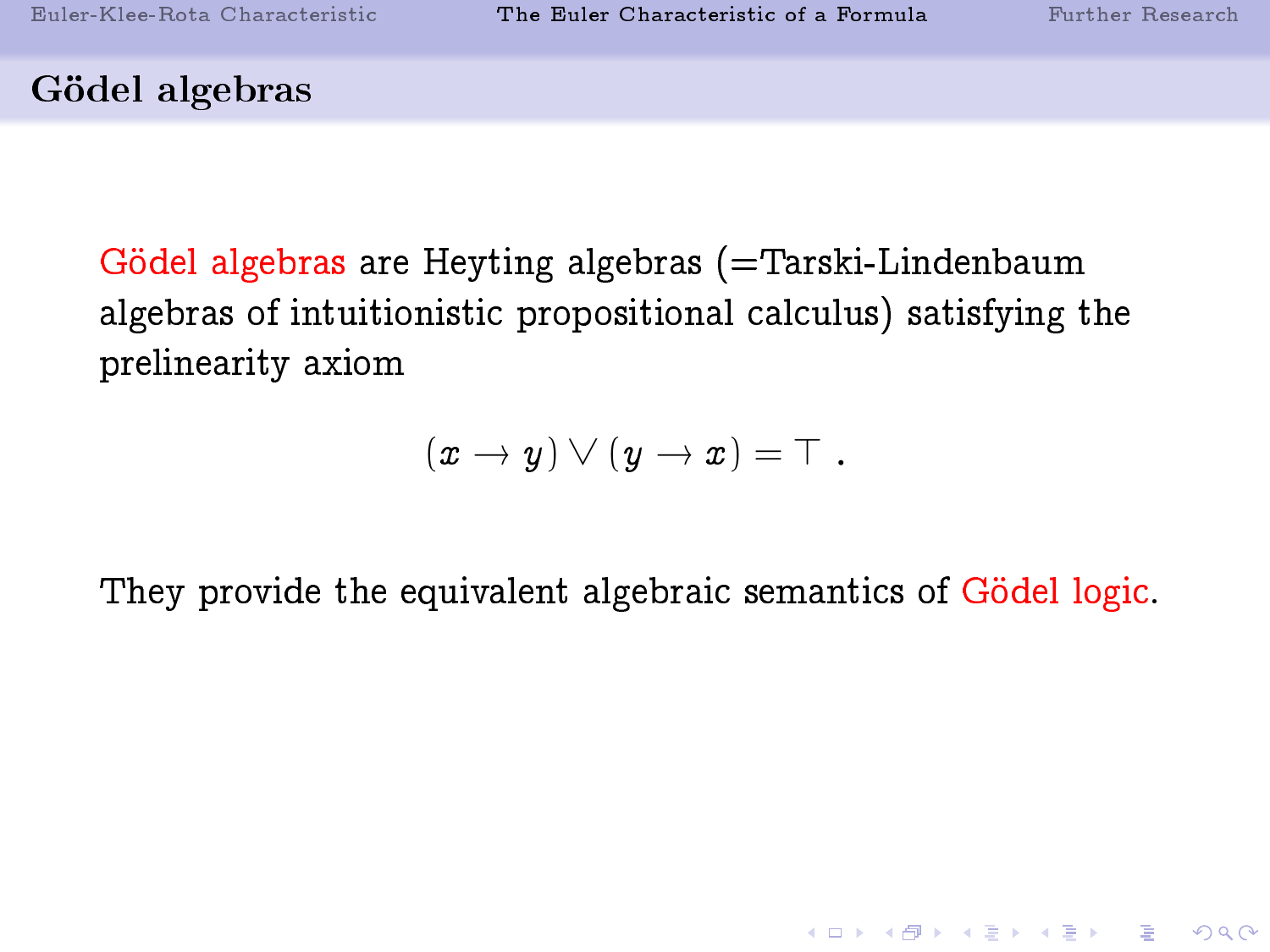#### Gödel algebras

Gödel algebras are Heyting algebras (=Tarski-Lindenbaum algebras of intuitionistic propositional calculus) satisfying the prelinearity axiom

$$
(x \to y) \vee (y \to x) = \top.
$$

They provide the equivalent algebraic semantics of Gödel logic. For an integer  $n \geq 0$ , let us write  $\mathscr{G}_n$  for the Tarski-Lindenbaum algebra of Gödel logic over the variables  $X_1, \ldots, X_n$ , that is, the algebra FORM<sub>n</sub> /  $\equiv$ , where  $\equiv$  is the logical equivalence between formulæ.

**A DIA 4 B A DIA A B A DIA 4 DIA A DIA B**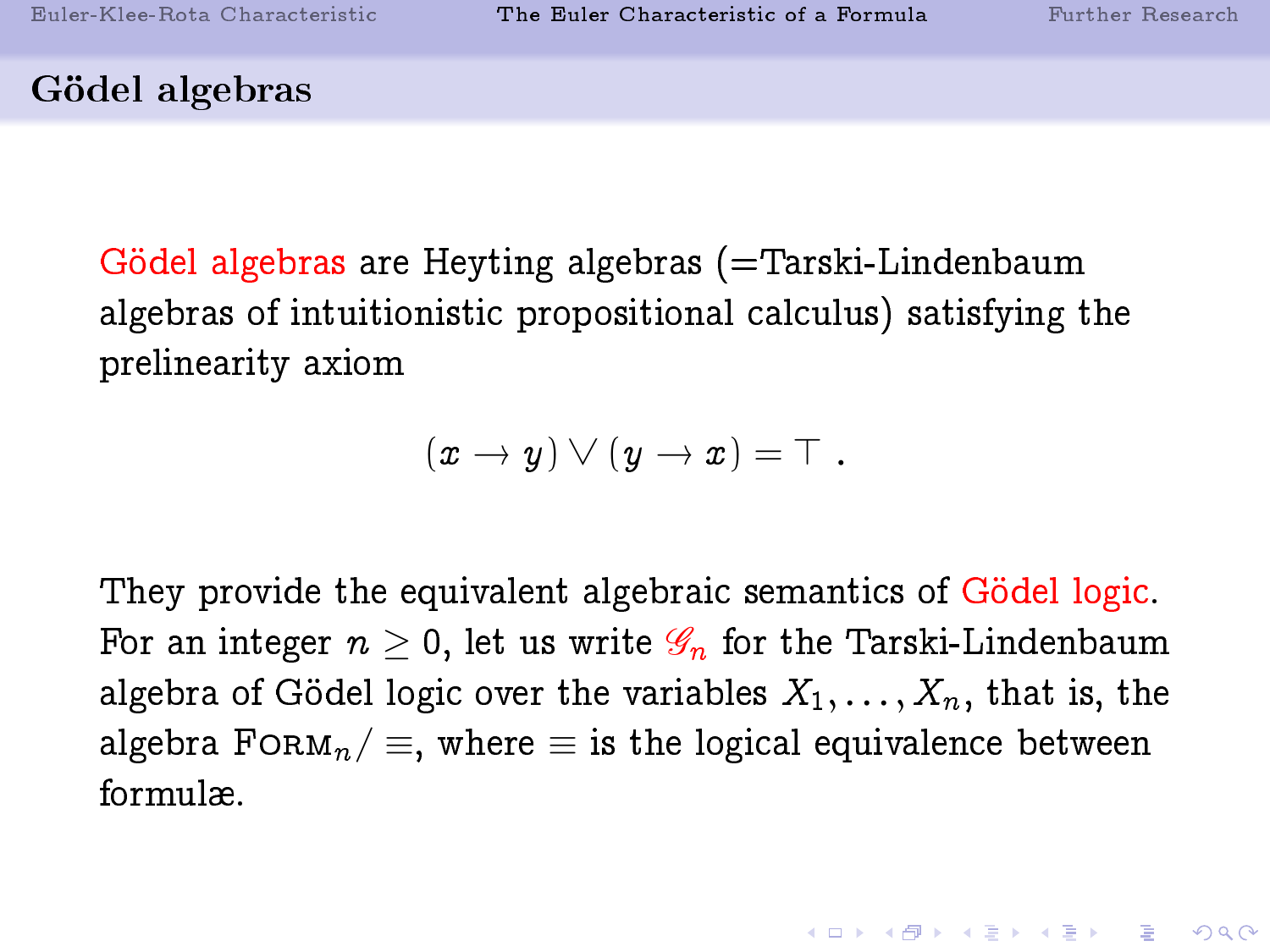K ロ ▶ K 레 ▶ K 코 ▶ K 코 ▶ 『코 │ ◆ 9 Q ⊙

# Gödel  $(k + 1)$ -valued logic

We shall use Gödel  $(k + 1)$ -valued logic, written  $\mathbb{G}_{k+1}$ , for an integer  $k \geq 1$ .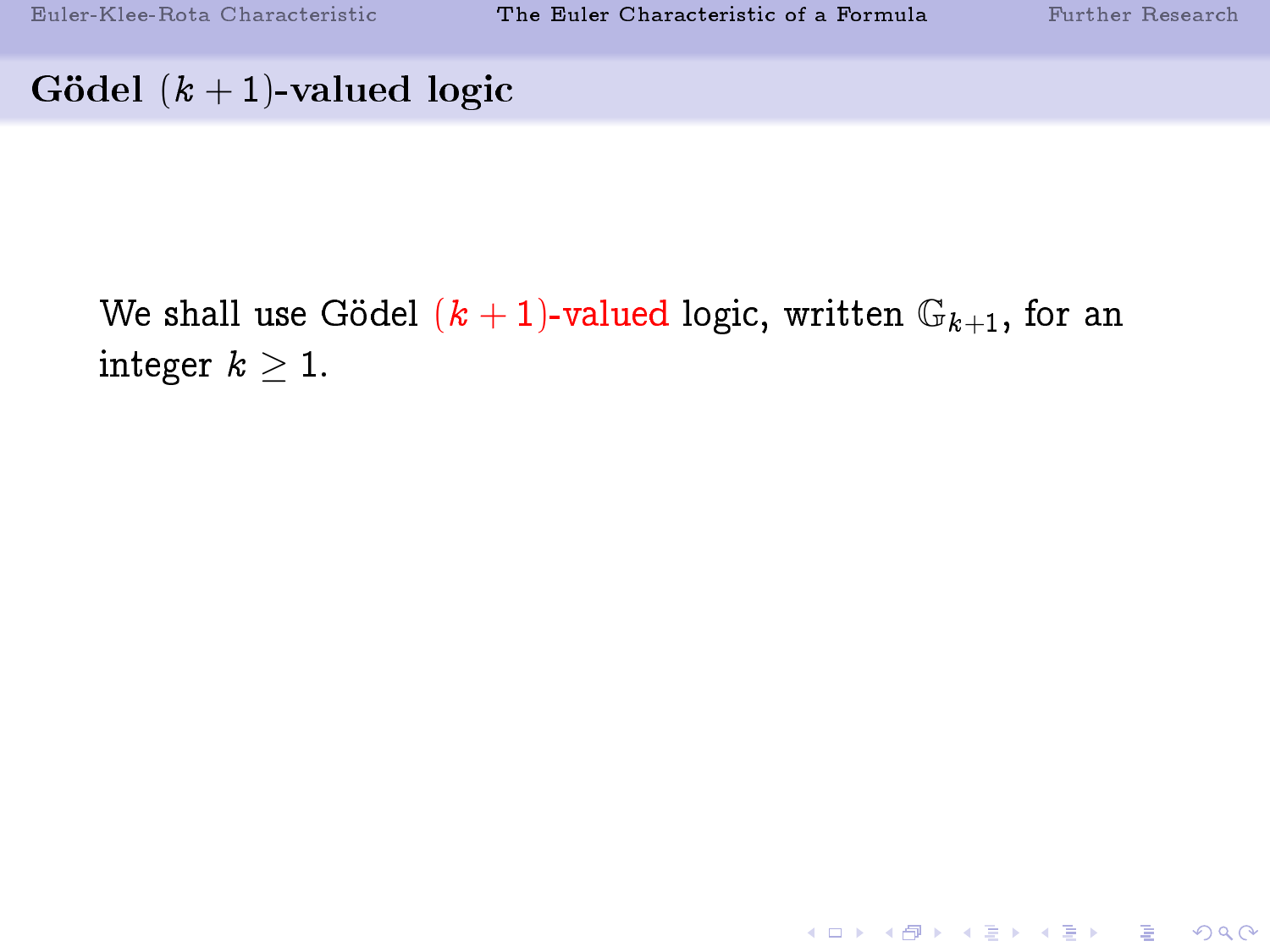# Gödel  $(k + 1)$ -valued logic

We shall use Gödel  $(k + 1)$ -valued logic, written  $\mathbb{G}_{k+1}$ , for an integer  $k \geq 1$ .  $\mathbb{G}_{k+1}$  is obtained from  $\mathbb{G}_{\infty}$ , Gödel (infinite-valued) logic recalled above, by restricting assignments to those taking values in the set

$$
V_{k+1} = \{0 = \frac{0}{k}, \frac{1}{k}, \ldots, \frac{k-1}{k}, \frac{k}{k} = 1\} \subseteq [0,1] \; ,
$$

that is, to  $(k + 1)$ -valued assignments.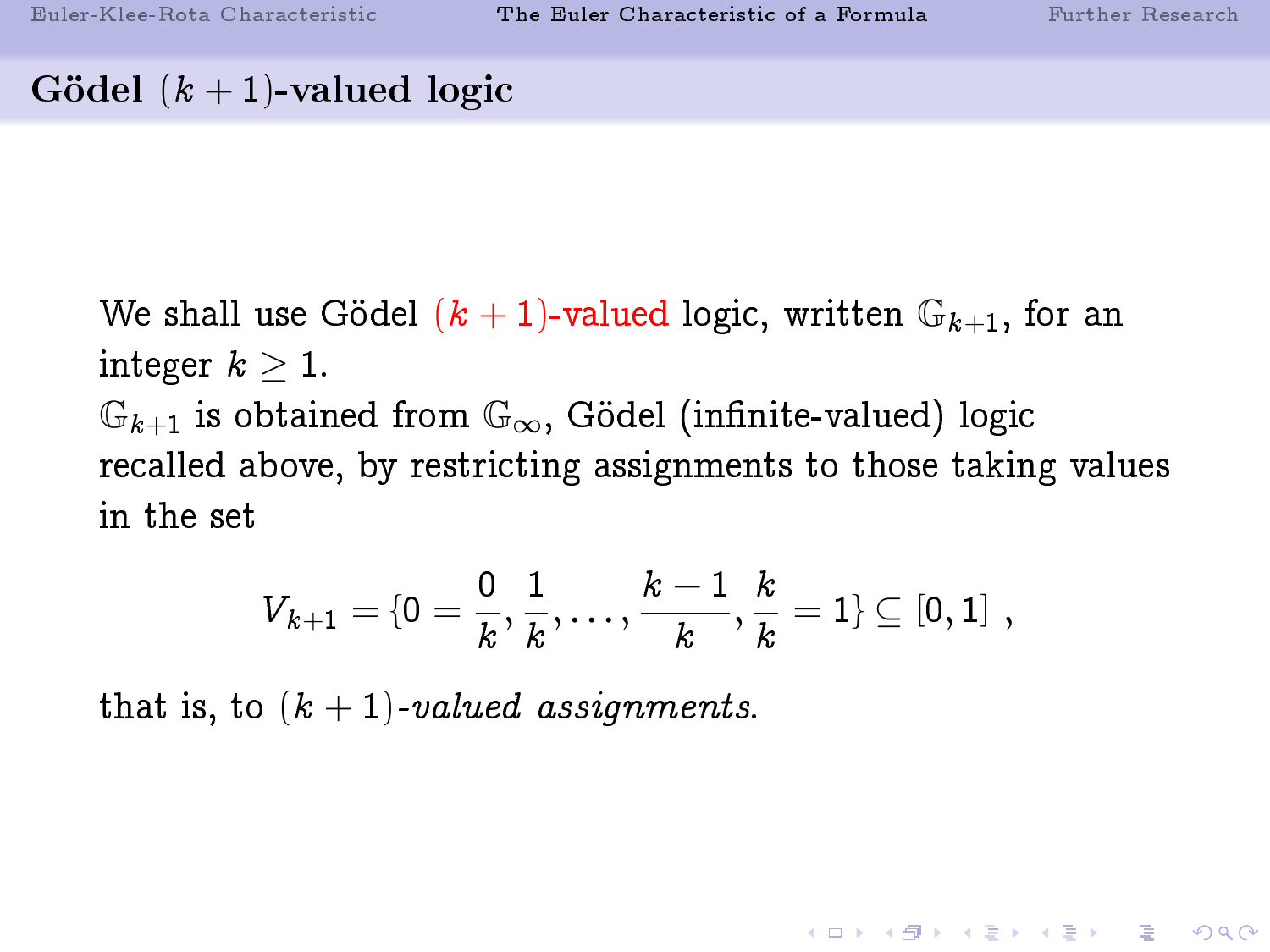# Euler characteristic of a formula Gödel logic

#### Euler characteristic of a formula in Gödel logic

The Euler characteristic of a formula  $\varphi \in \text{FORM}_n$ , written  $\chi(\varphi)$ , is the number  $\chi([\varphi]_{\equiv})$ , where  $\chi$  is the Euler characteristic of the finite distributive lattice  $\mathscr{G}_n$ .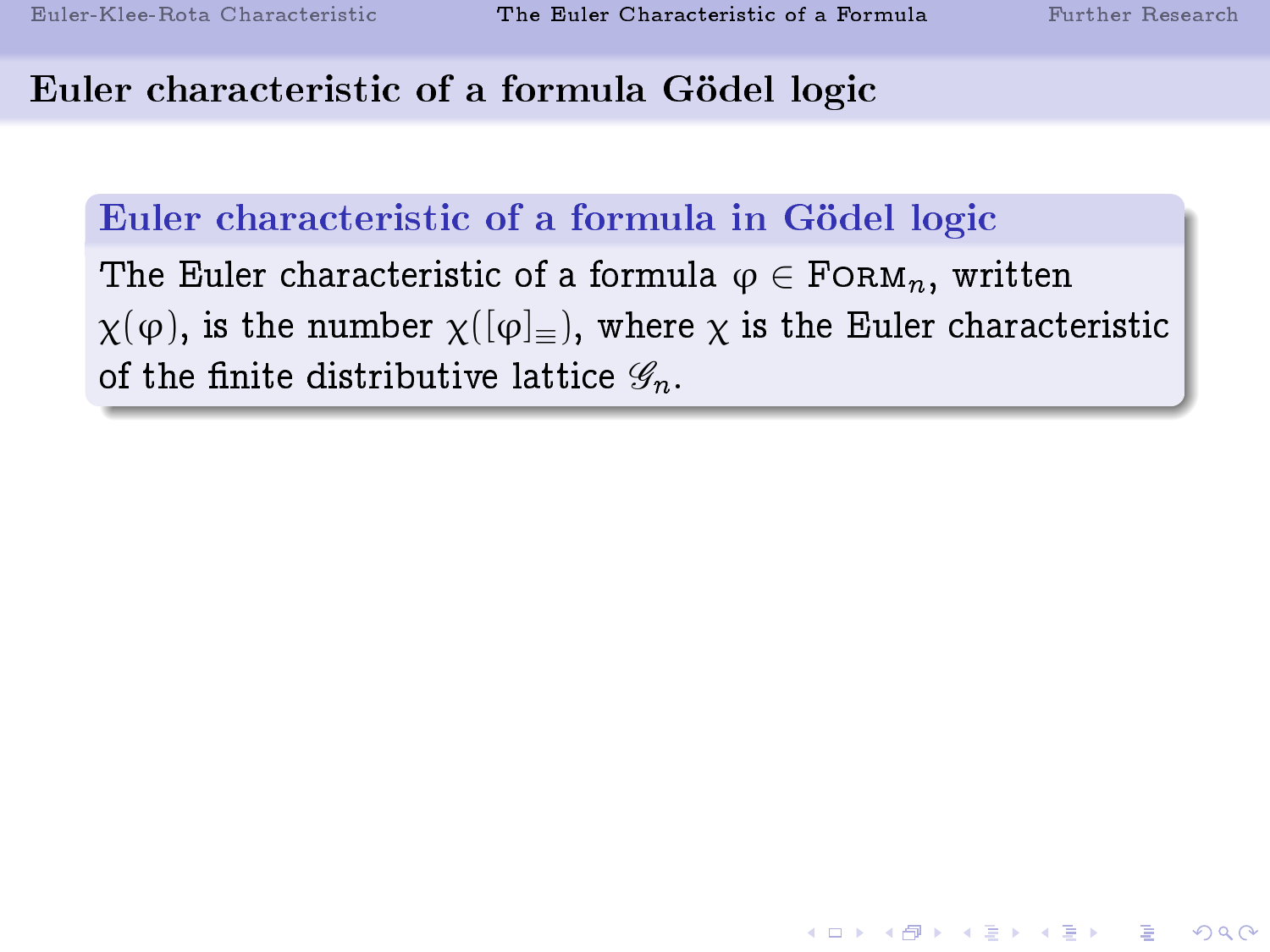# Euler characteristic of a formula Gödel logic

# Euler characteristic of a formula in Gödel logic

The Euler characteristic of a formula  $\varphi \in \text{FORM}_n$ , written  $\chi(\varphi)$ , is the number  $\chi([\varphi]_{\equiv})$ , where  $\chi$  is the Euler characteristic of the finite distributive lattice  $\mathscr{G}_n$ .

Does this notion have any logical content?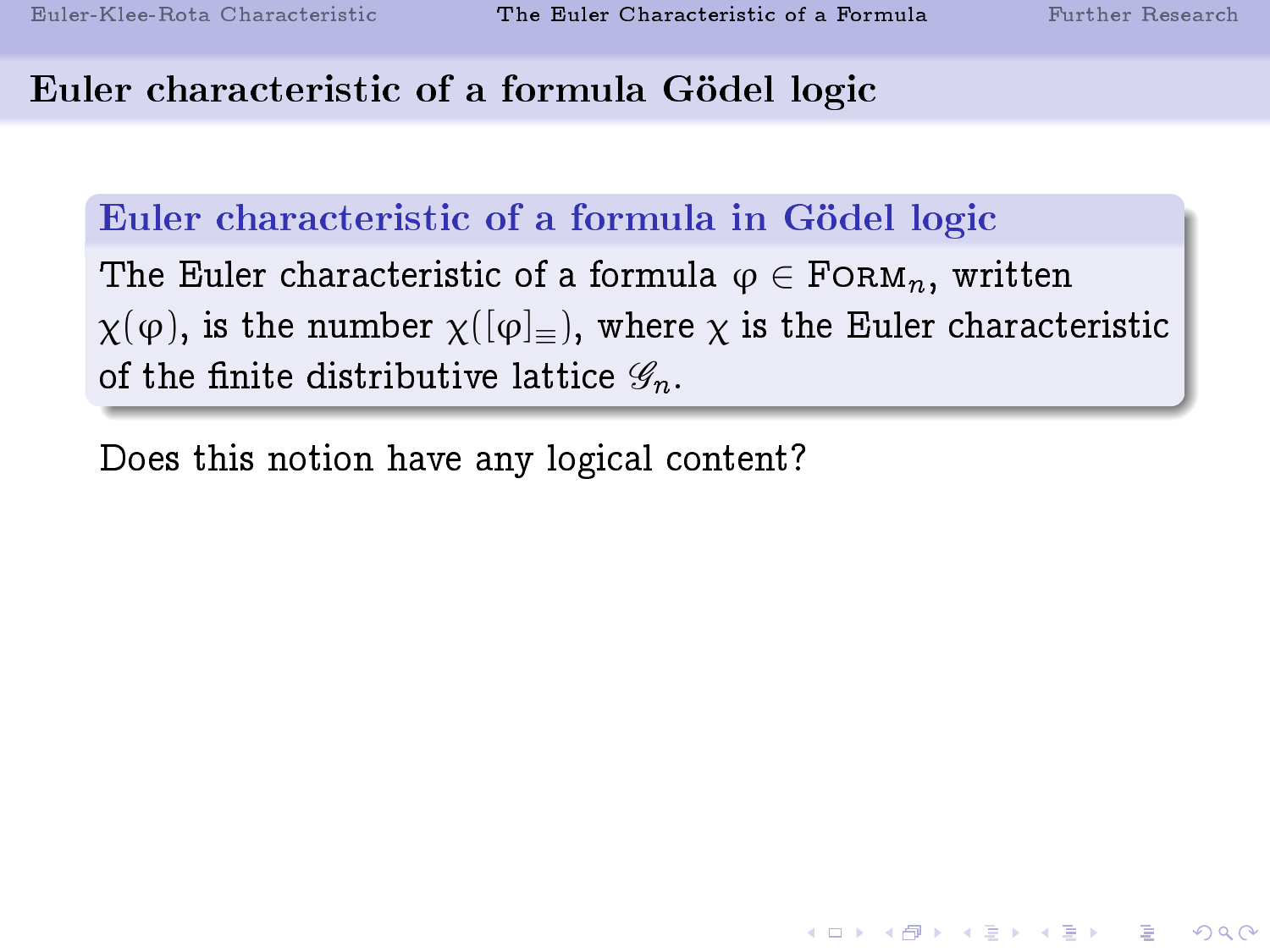# Euler characteristic of a formula Gödel logic

# Euler characteristic of a formula in Gödel logic

The Euler characteristic of a formula  $\varphi \in \text{FORM}_n$ , written  $\chi(\varphi)$ , is the number  $\chi([\varphi]_{=})$ , where  $\chi$  is the Euler characteristic of the finite distributive lattice  $\mathscr{G}_n$ .

Does this notion have any logical content?

#### Theorem

Fix an integer  $n > 1$ . For any formula  $\varphi \in \text{F} \circ \text{R}_{n}$ , the Euler characteristic  $\chi(\varphi)$  equals the number of Boolean assignments  $\mu$ : FORM $_n \to [0, 1]$  such that  $\mu(\varphi) = 1$ .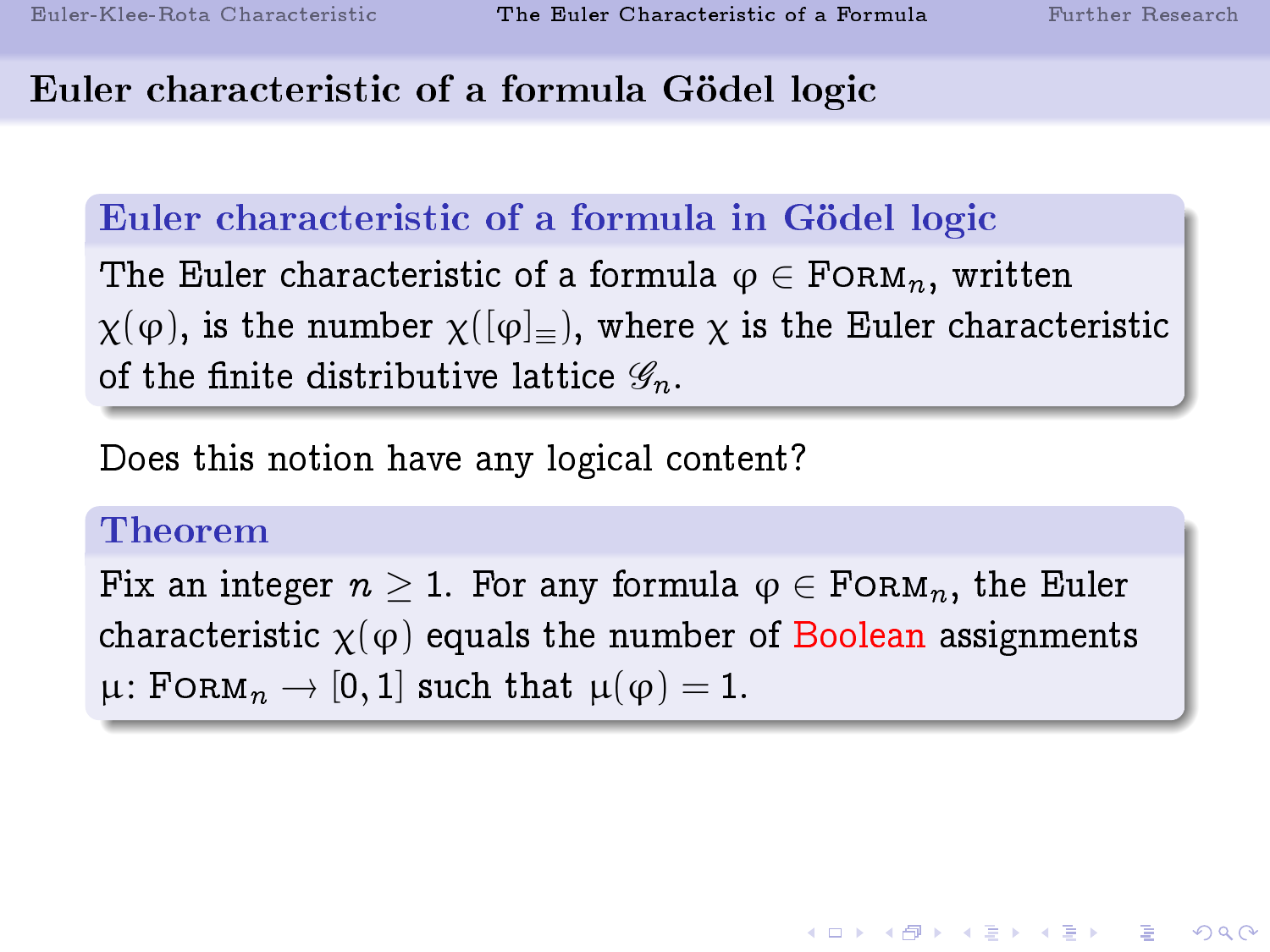# Euler characteristic of a formula Gödel logic

# Euler characteristic of a formula in Gödel logic

The Euler characteristic of a formula  $\varphi \in \text{FORM}_n$ , written  $\chi(\varphi)$ , is the number  $\chi([\varphi]_{=})$ , where  $\chi$  is the Euler characteristic of the finite distributive lattice  $\mathscr{G}_n$ .

Does this notion have any logical content?

#### Theorem

Fix an integer  $n > 1$ . For any formula  $\varphi \in \text{F} \circ \text{R}_{n}$ , the Euler characteristic  $\chi(\varphi)$  equals the number of Boolean assignments  $\mu$ : FORM $_n \to [0, 1]$  such that  $\mu(\varphi) = 1$ .

In the sense given by this result, the characteristic of a formula as defined above is a classical notion  $-$  it will not distinguish, for instance, classical from non-classical tautologies.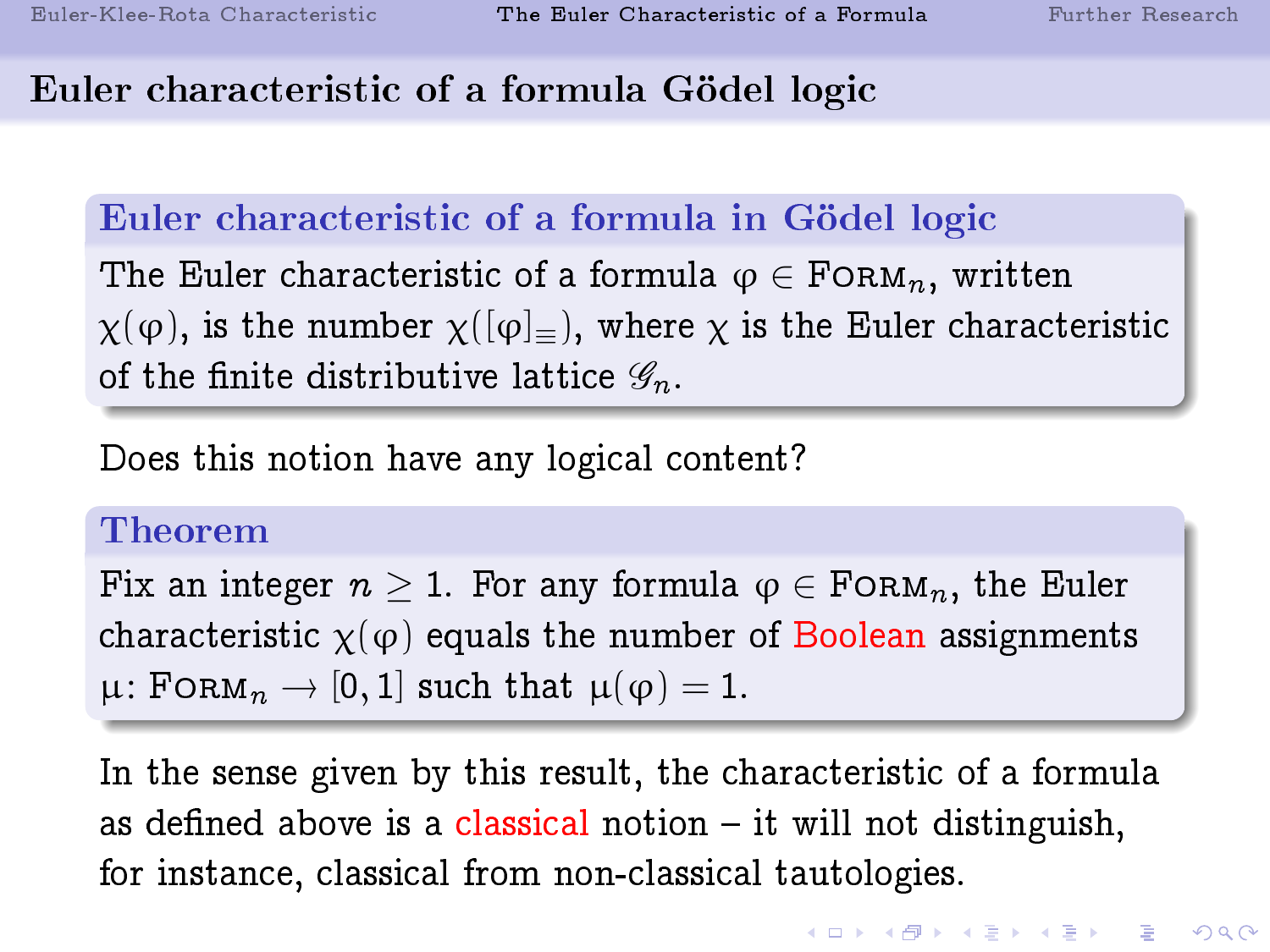K ロ ▶ K 個 ▶ K 할 ▶ K 할 ▶ 이 할 → 900

# Generalised Euler characteristic of a formula in Gödel logic

For a join-irreducible  $q \in \mathscr{G}_n$ , say g has height  $h(q)$  if the (unique) chain of join-irreducibles below q in  $\mathscr{G}_n$  has cardinality  $h(q)$ .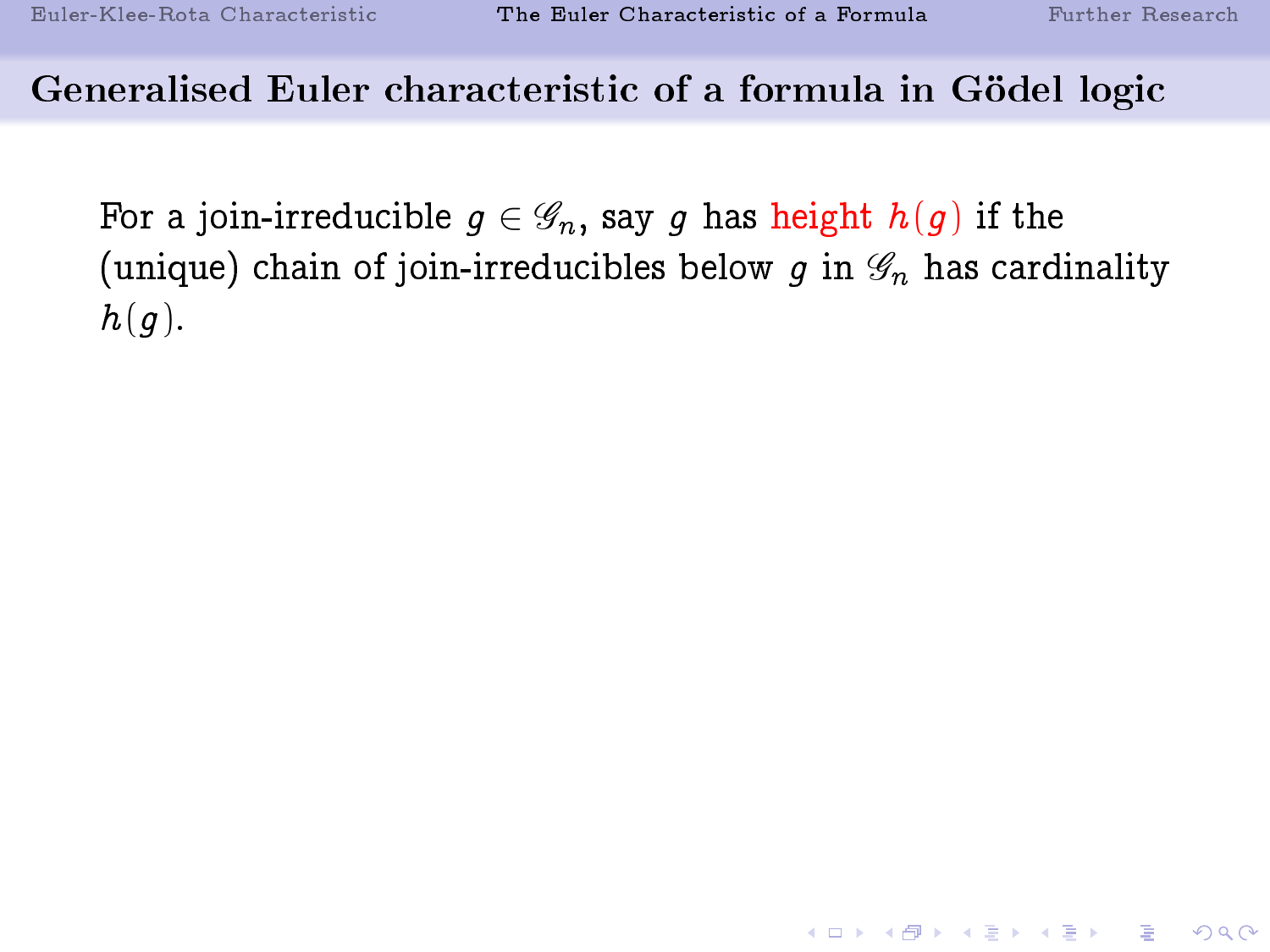# Generalised Euler characteristic of a formula in Gödel logic

For a join-irreducible  $q \in \mathscr{G}_n$ , say q has height  $h(q)$  if the (unique) chain of join-irreducibles below q in  $\mathscr{G}_n$  has cardinality  $h(q)$ .

#### Generalised Euler characteristic

Fix integers  $n, k > 1$ . We write  $\chi_k : \mathscr{G}_n \to \mathbb{R}$  for the unique valuation on  $\mathscr{G}_n$  that satisfies

 $\chi_k(q) = \min\{h(q),k\}$ 

for each join-irreducible element  $g \in \mathscr{G}_n$ . Further, if  $\varphi \in \text{FoRM}_n$ , we define  $\chi_k(\varphi) = \chi_k([\varphi]_*)$ .

It turns out that  $\chi_k$  is a "k-valued characteristic", as we proceed to show.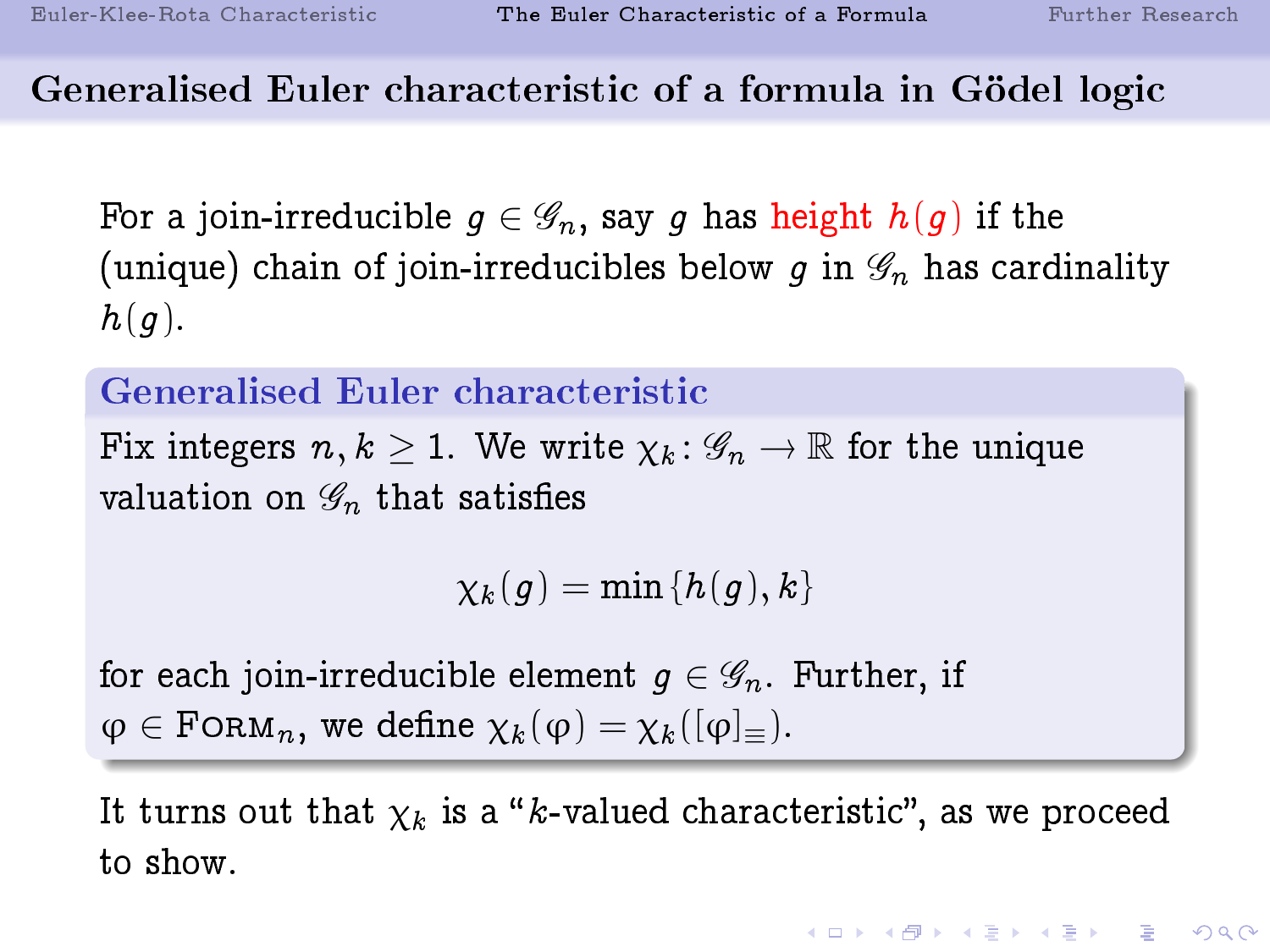#### n-equivalence

Our next aim is to relate  $\chi_k$  with (not necessarily Boolean) [0, 1]-valued assignments. In general, even if  $n = 1$  and the language boils down to  $\{X_1\}$ , there are uncountably many assignments  $\mu: \{X_1\} \to [0, 1]$ . However, in Gödel logic this fact is quite misleading, and there is the following important reduction to finiteness.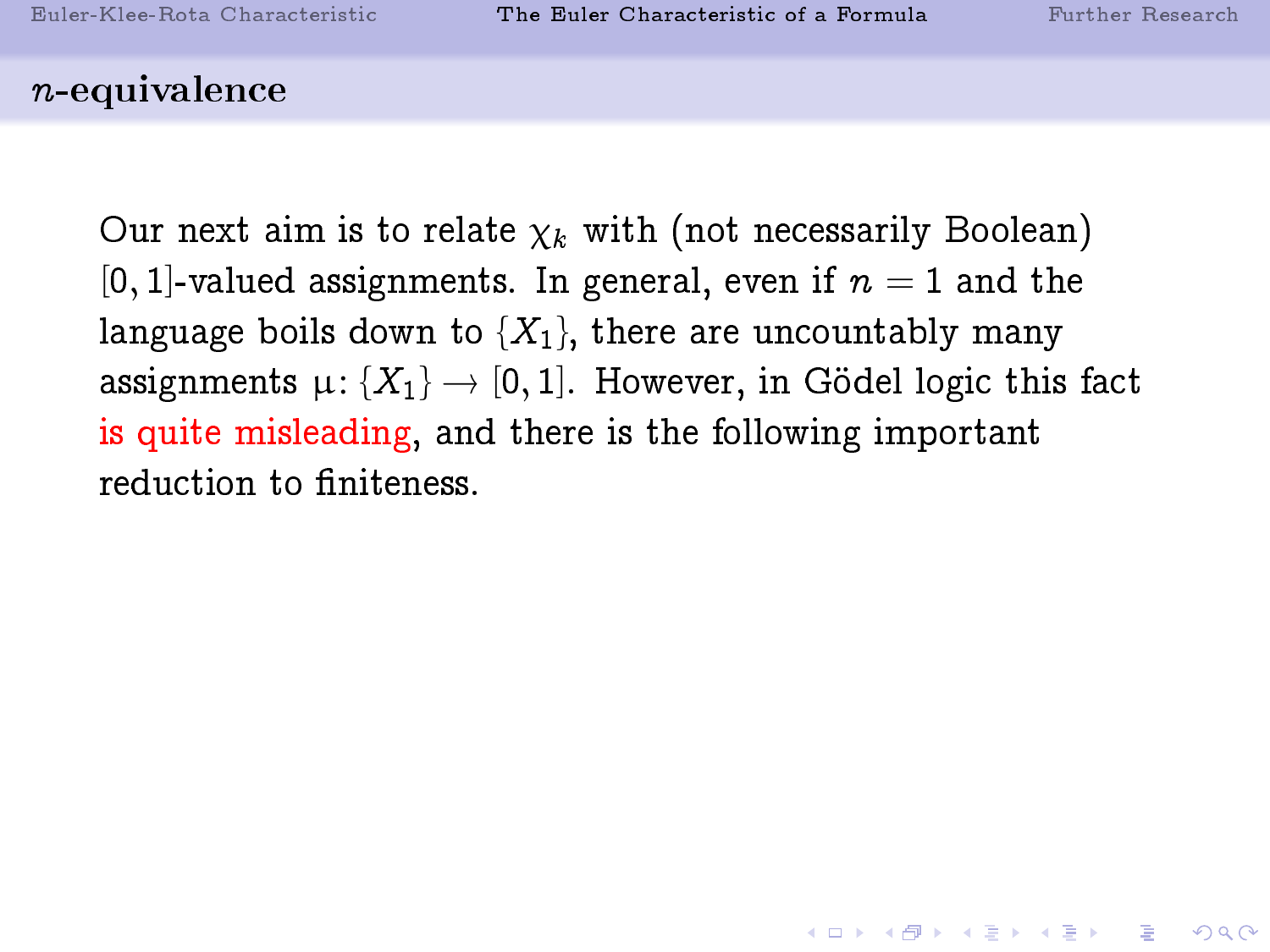#### n-equivalence

Our next aim is to relate  $\chi_k$  with (not necessarily Boolean) [0, 1]-valued assignments. In general, even if  $n = 1$  and the language boils down to  $\{X_1\}$ , there are uncountably many assignments  $\mu: \{X_1\} \to [0, 1]$ . However, in Gödel logic this fact is quite misleading, and there is the following important reduction to finiteness.

#### n-equivalence

Fix integers  $n, k \geq 1$ . We say that two  $(k + 1)$ -valued assignments  $\mu$  and  $\nu$  are *equivalent over the first n variables*, or just  $n$ -equivalent, if and only if for all formulæ  $\varphi(X_1,\ldots,X_n)$  of  $\mathbb{G}_{k+1}$ ,  $\mu(\varphi)=1$  if and only if  $\nu(\varphi)=1$ . The same definition can be given, mutatis mutandis, for  $\mathbb{G}_{\infty}$ .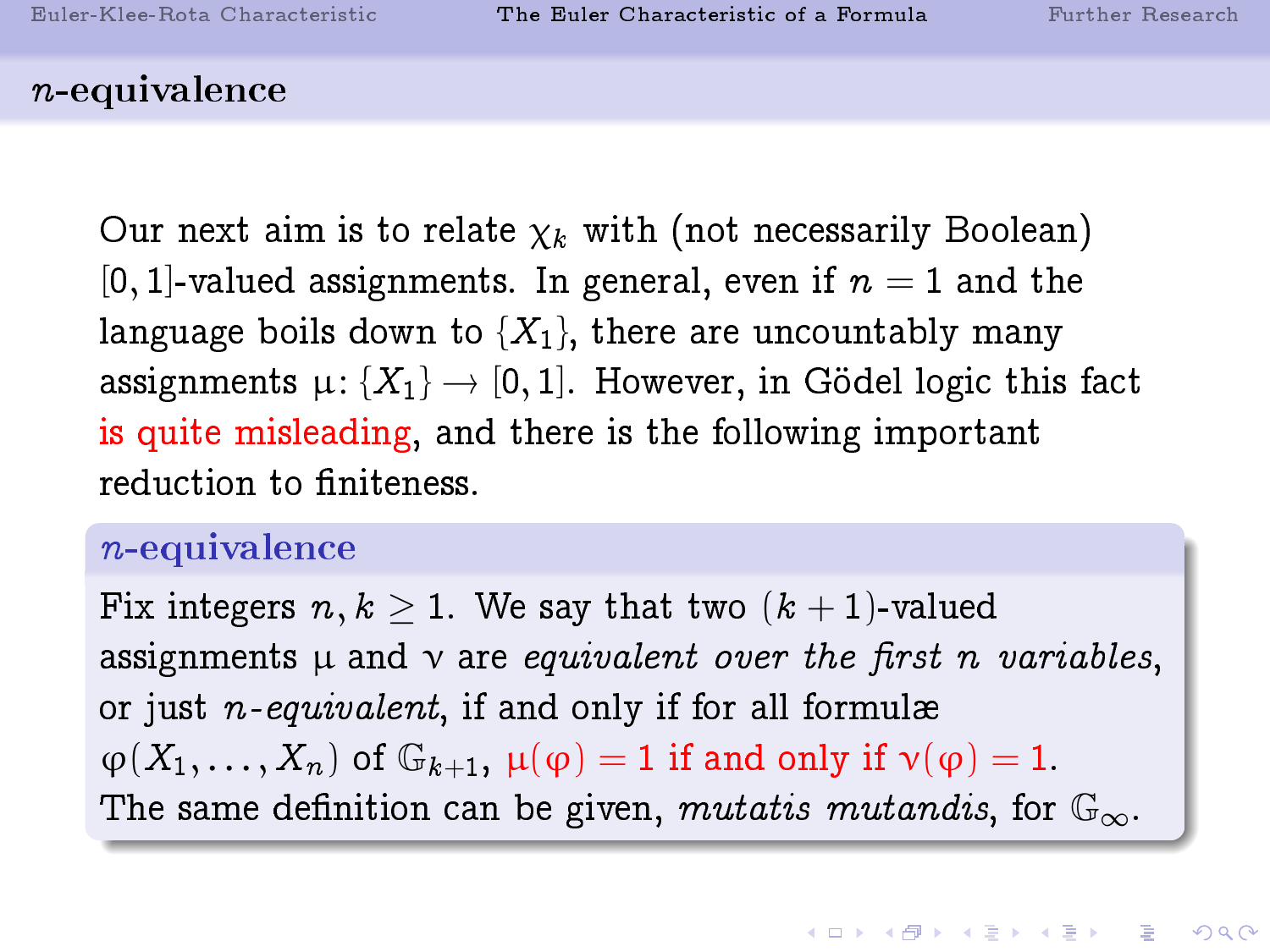#### Reduction to finitely many possible worlds

In  $\mathscr{G}_{\infty}$ , there are only finitely many equivalence classes of  $[0, 1]$ -valued assignments to *n* variables.

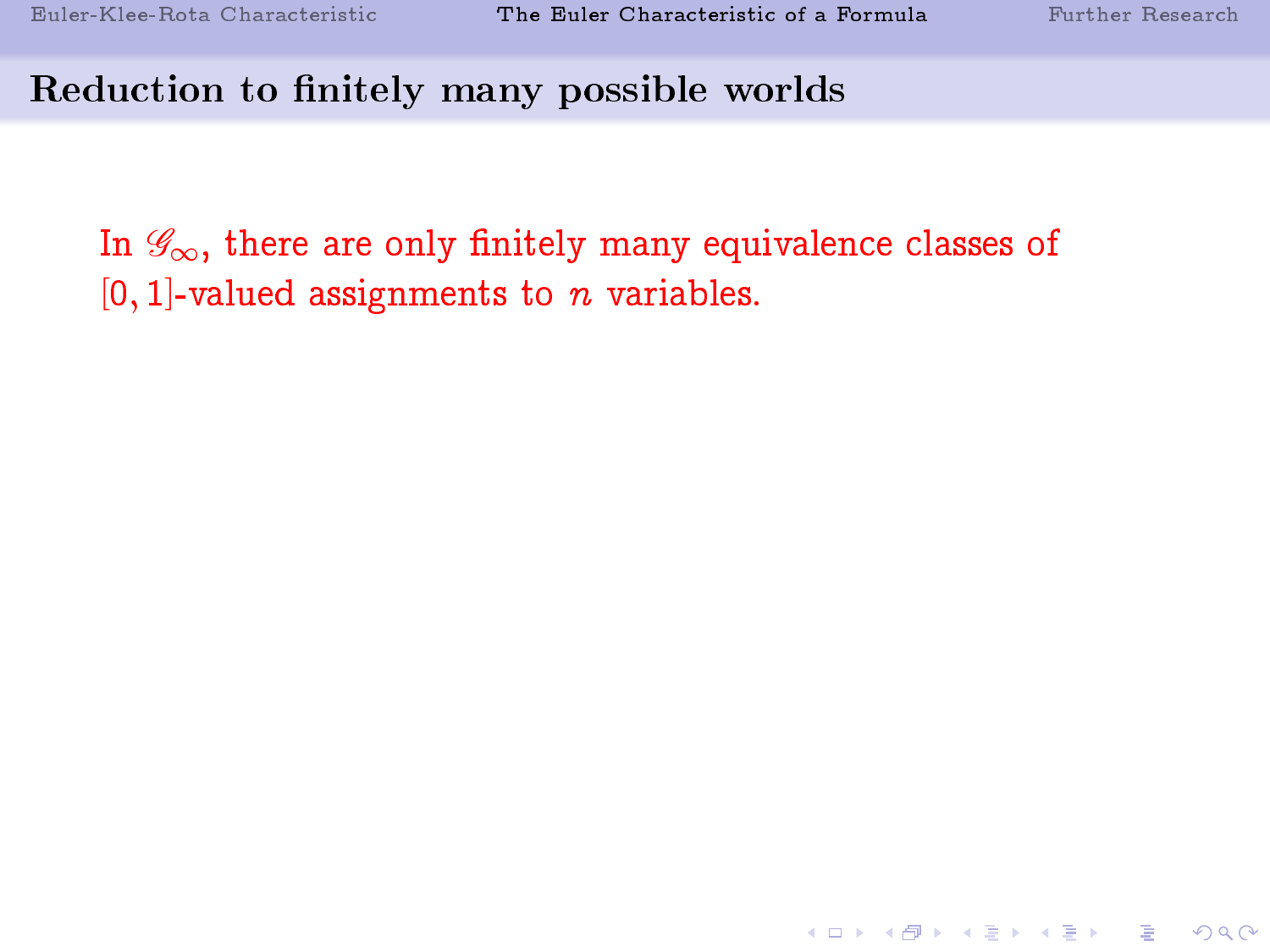**KOR SERVER (ER 1990)** 

#### Reduction to finitely many possible worlds

In  $\mathscr{G}_{\infty}$ , there are only finitely many equivalence classes of  $[0, 1]$ -valued assignments to *n* variables. How many, exactly?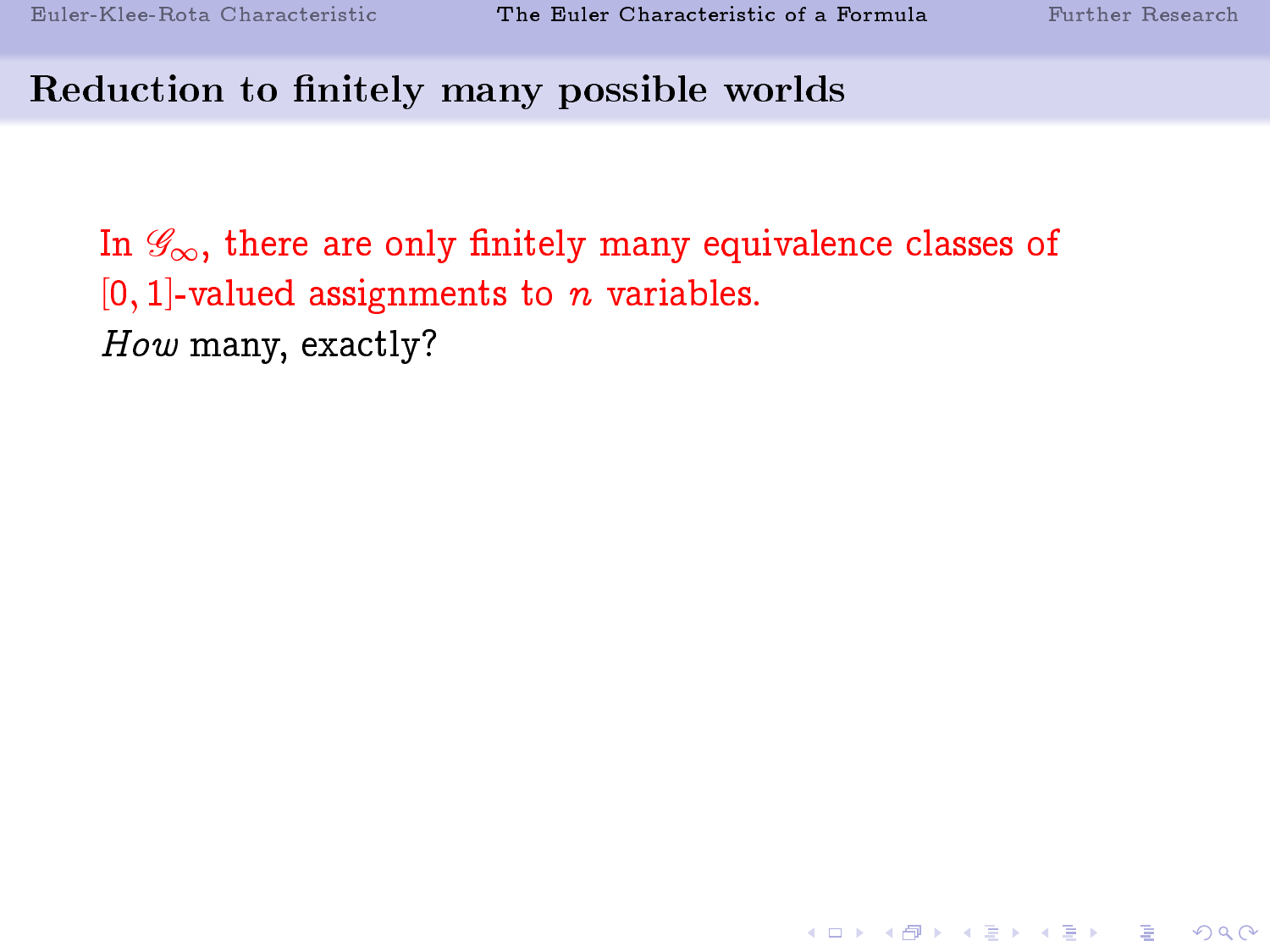**KOR SERVER (ER 1990)** 

#### Reduction to finitely many possible worlds

In  $\mathscr{G}_{\infty}$ , there are only finitely many equivalence classes of  $[0, 1]$ -valued assignments to *n* variables. How many, exactly? This many:  $P(n, n + 1)$ ,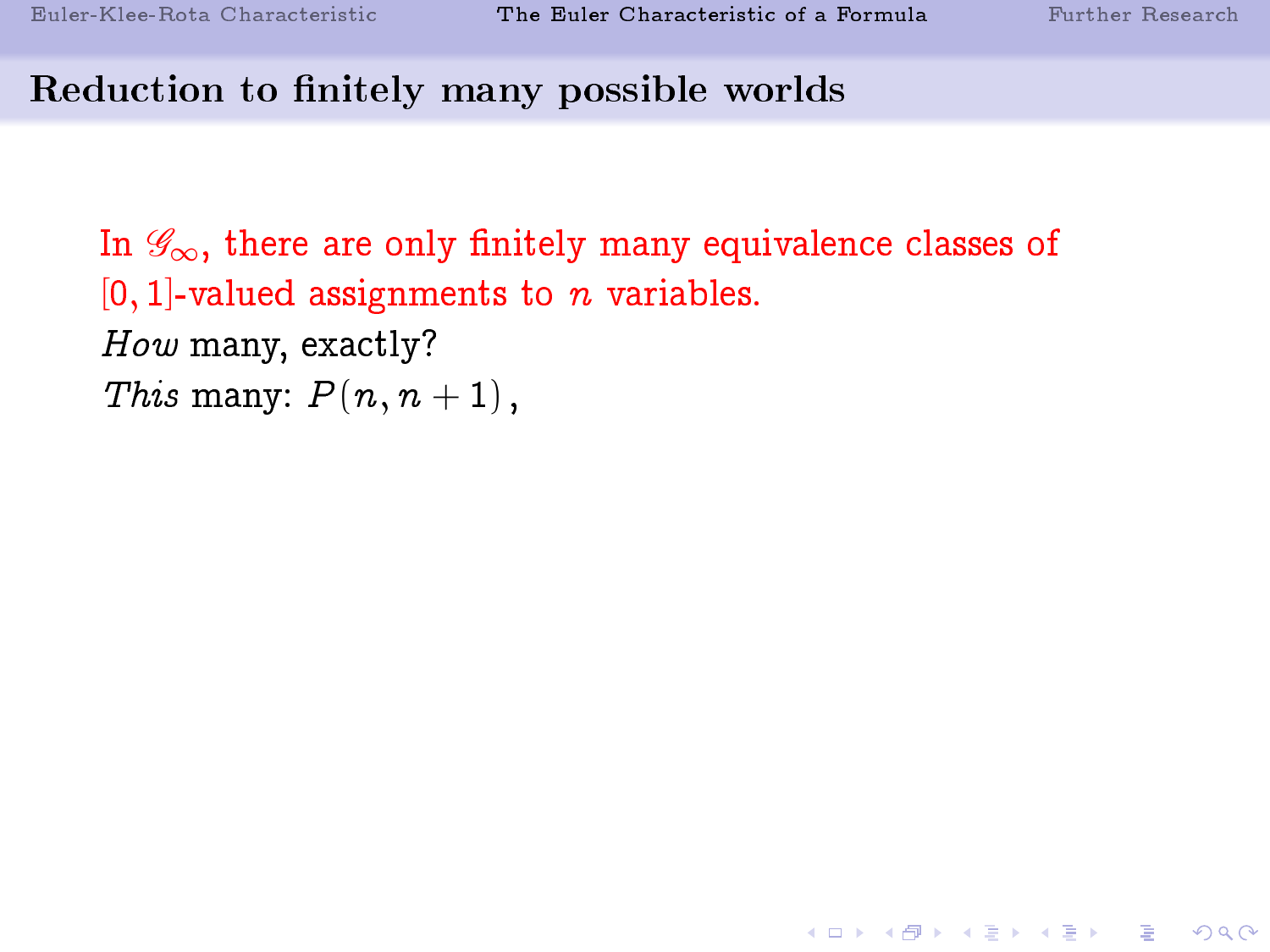# Reduction to finitely many possible worlds

In  $\mathscr{G}_{\infty}$ , there are only finitely many equivalence classes of  $[0, 1]$ -valued assignments to n variables. How many, exactly? This many:  $P(n, n + 1)$ , where  $P(n,k)=\sum_{i=1}^k\sum_{j=0}^n\binom{n}{j}$  $\binom{n}{j}\,T\!\left(j,i\right),$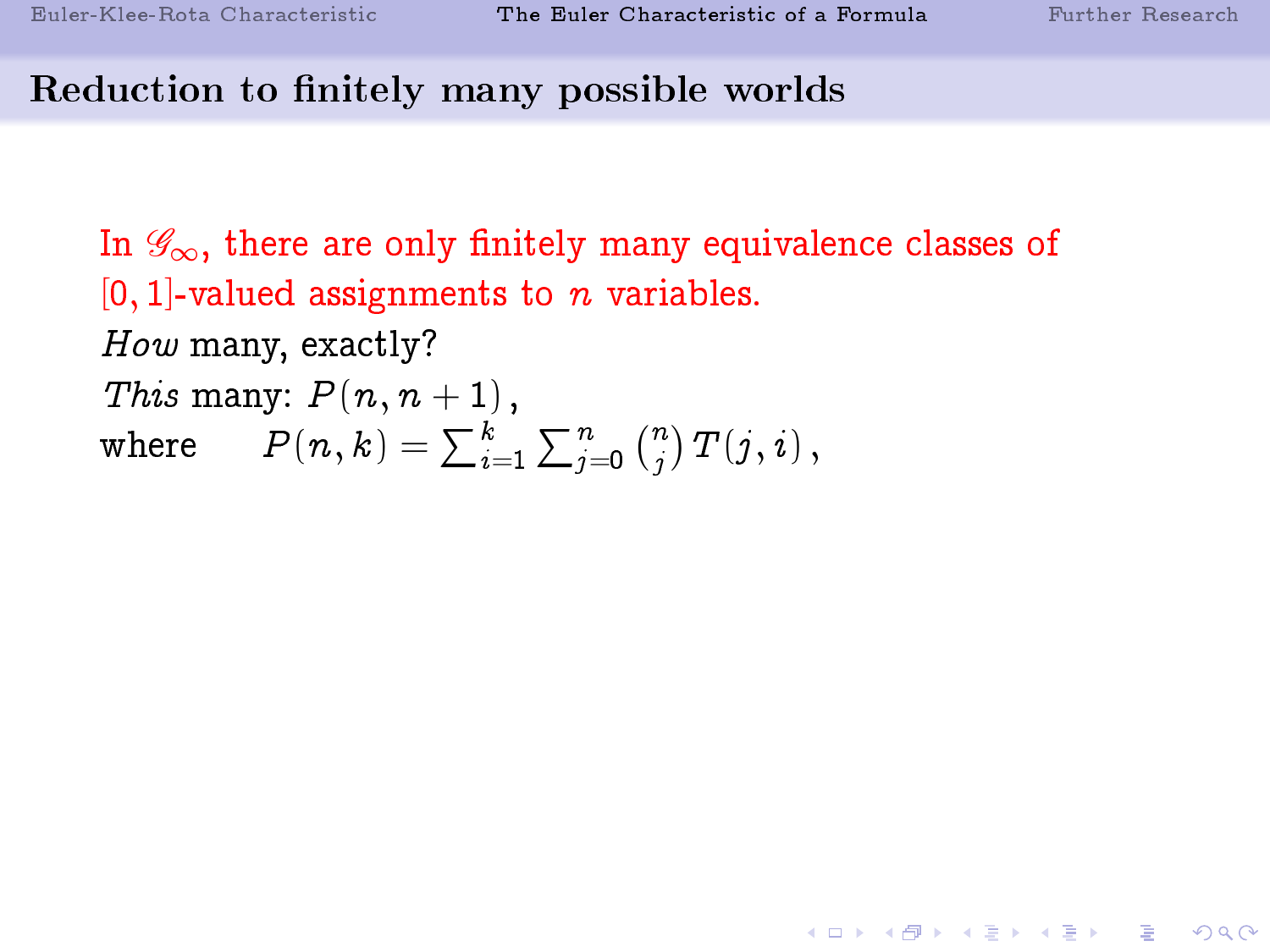# Reduction to finitely many possible worlds

In  $\mathscr{G}_{\infty}$ , there are only finitely many equivalence classes of  $[0, 1]$ -valued assignments to n variables. How many, exactly? This many:  $P(n, n + 1)$ , where  $P(n,k)=\sum_{i=1}^k\sum_{j=0}^n\binom{n}{j}$  $\binom{n}{j}\,T\!\left(j,i\right),\qquad \text{and}$ 

$$
T(n,k) = \begin{cases} 1 & \text{if } k = 1\,,\\ 0 & \text{if } k > n+1\,,\\ \sum_{i=1}^n \binom{n}{i}\,T(n-i,k-1) & \text{otherwise}\,. \end{cases}
$$

**KOR & KERKER ADA KON**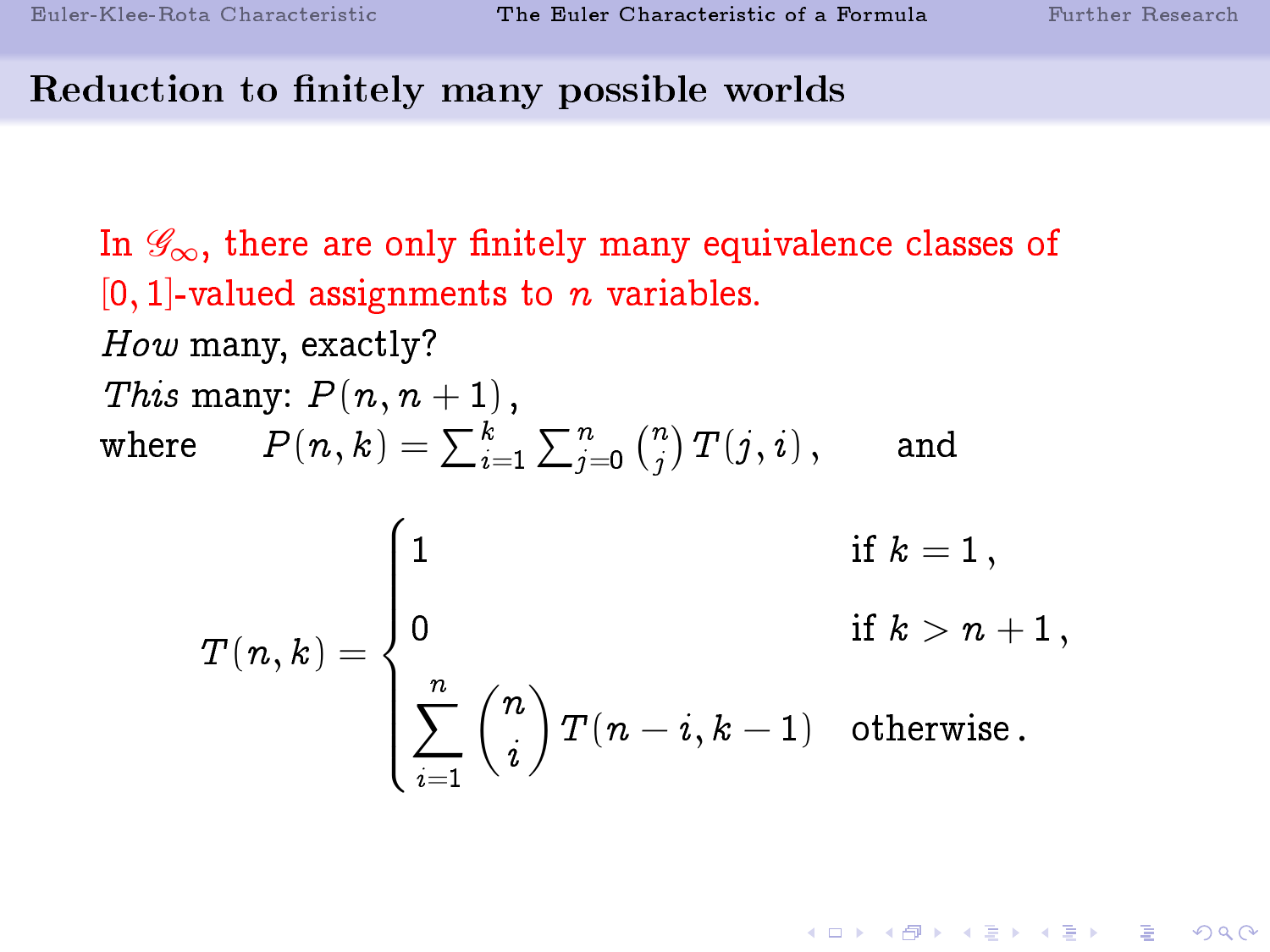K □ ▶ K @ ▶ K 할 X K 할 X 및 할 X 9 Q Q ·

#### Table

|                | $k=1$ | $\overline{2}$ | 3      | 4       | 5       | 6        |          |
|----------------|-------|----------------|--------|---------|---------|----------|----------|
| $n=1$          | 2     | 3              | 3      | 3       | 3       | 3        | 3        |
| $\overline{2}$ | 4     | 9              | 11     | 11      | 11      | 11       | 11       |
| 3              | 8     | 27             | 45     | 51      | 51      | 51       | 51       |
| 4              | 16    | 81             | 191    | 275     | 299     | 299      | 299      |
| 5              | 32    | 243            | 813    | 1563    | 2043    | 2163     | 2163     |
| 6              | 64    | 729            | 3431   | 8891    | 14771   | 18011    | 18731    |
| 7              | 128   | 2187           | 14325  | 49731   | 106851  | 158931   | 184131   |
| 8              | 256   | 6561           | 59231  | 272675  | 757019  | 1407179  | 1921259  |
| 9              | 512   | 19683          | 242973 | 1468203 | 5228043 | 12200883 | 20214483 |

The number  $P(n, k)$  of distinct equivalence classes of  $(k + 1)$ -valued assignments over n variables.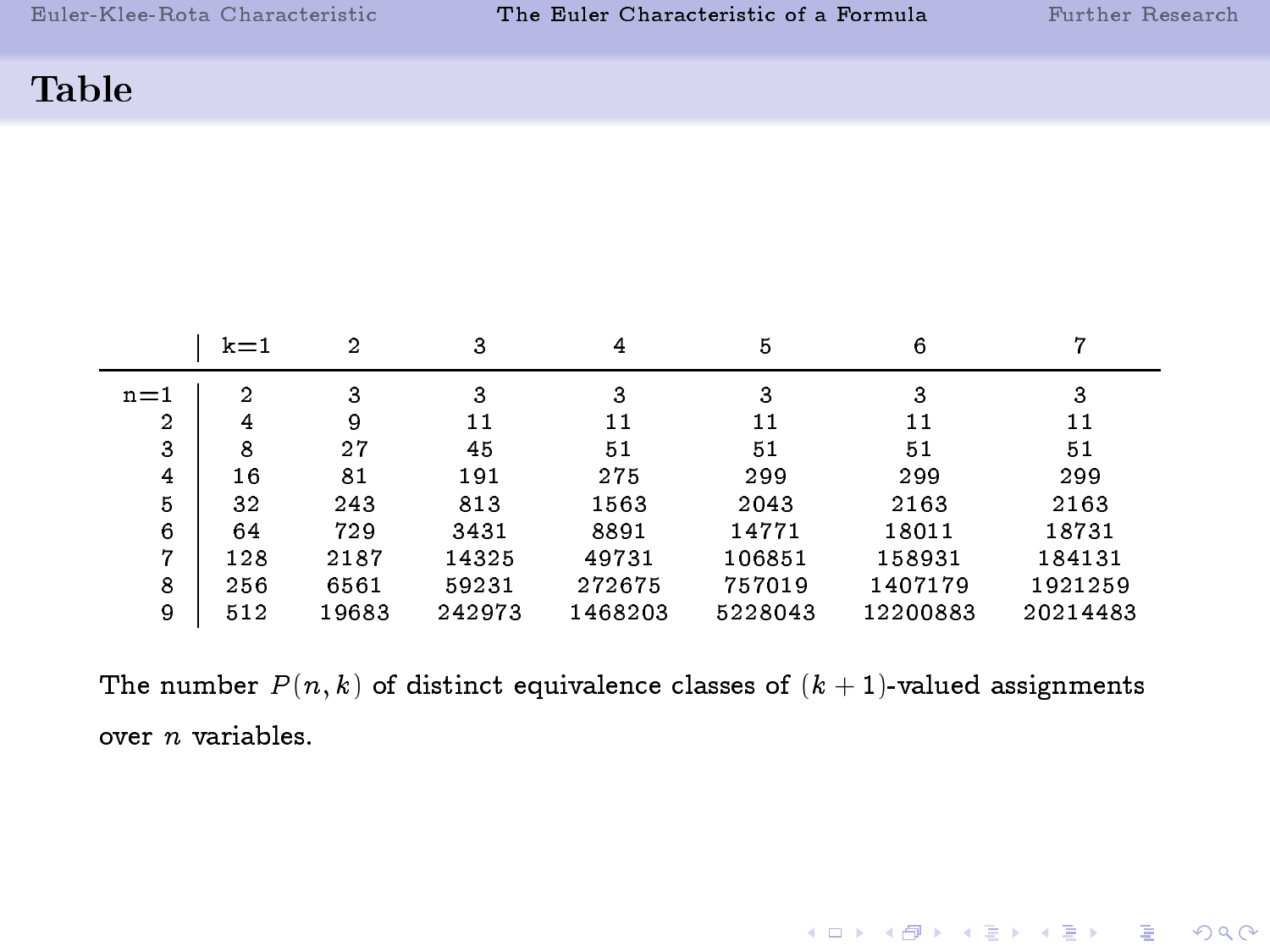K □ ▶ K ● K K X B X X B X B X X Q Q Q Q

# Main result

# Theorem

Fix integers  $n, k \geq 1$ , and a formula  $\varphi \in \text{FoRM}_n$ .

 $\bullet$   $\chi_k(\varphi)$  equals the number of  $(k+1)$ -valued assignments  $\mu$ : FORM<sub>n</sub>  $\rightarrow$  [0, 1] such that  $\mu(\varphi) = 1$ , up to  $n$ -equivalence.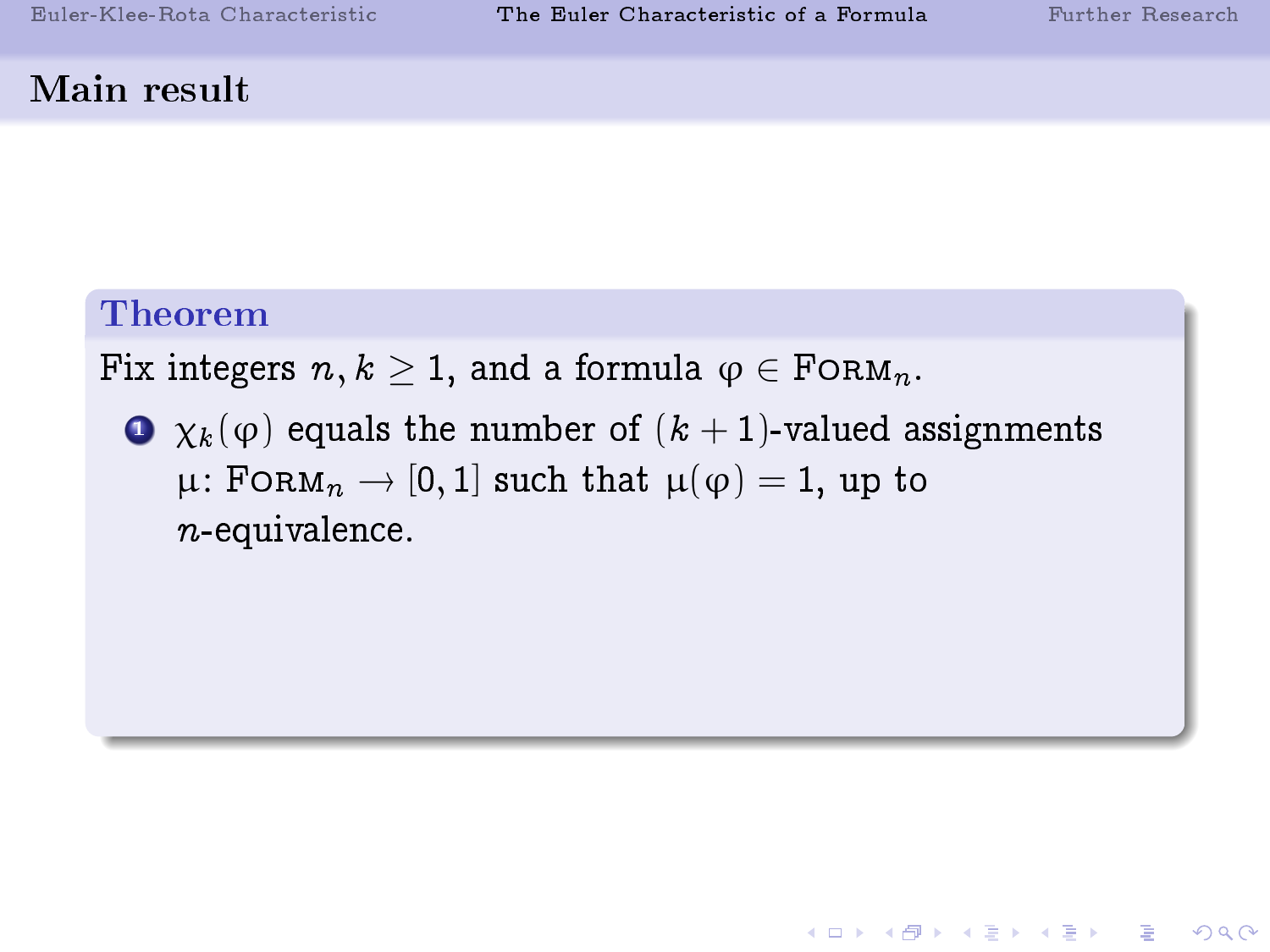**A DIA K RIA K E A K RIA K L A SA K A L A SA CA** 

# Main result

# Theorem

Fix integers  $n, k \geq 1$ , and a formula  $\varphi \in \text{FoRM}_n$ .

- $\bullet$   $\chi_k(\varphi)$  equals the number of  $(k+1)$ -valued assignments  $\mu$ : FORM<sub>n</sub>  $\rightarrow$  [0, 1] such that  $\mu(\varphi) = 1$ , up to  $n$ -equivalence.
- $\bullet$   $\phi$  is a tautology in  $\mathbb{G}_{k+1}$  if and only if  $\chi_k(\phi) = P(n, k)$ .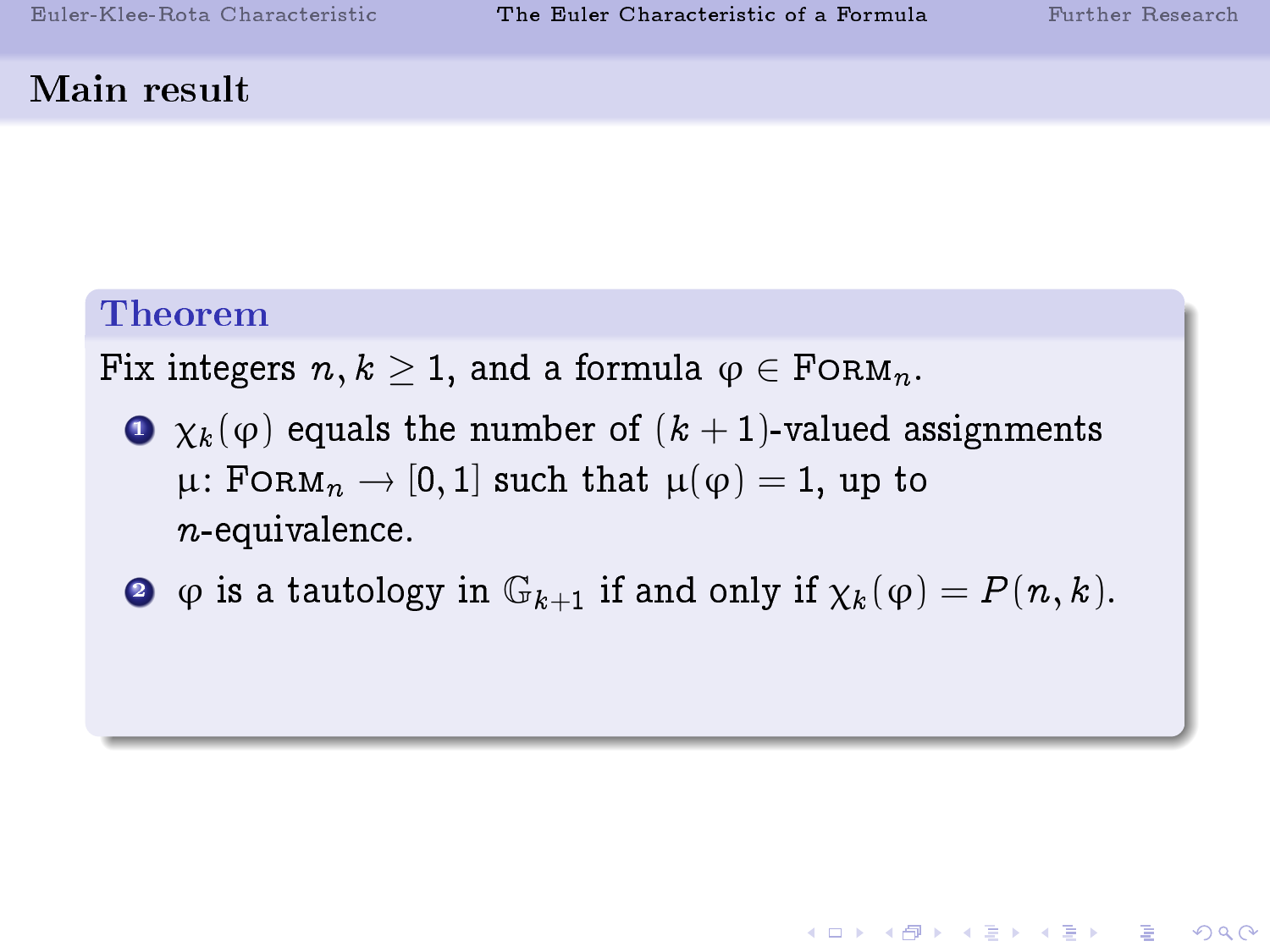#### Main result

# Theorem

Fix integers  $n, k \geq 1$ , and a formula  $\varphi \in \text{FoRM}_n$ .

- $\bullet$   $\chi_{k}(\varphi)$  equals the number of  $(k+1)$ -valued assignments  $\mu$ : FORM $_n \to [0, 1]$  such that  $\mu(\varphi) = 1$ , up to  $n$ -equivalence.
- $\bullet$   $\varphi$  is a tautology in  $\mathbb{G}_{k+1}$  if and only if  $\chi_k(\varphi) = P(n, k)$ .
- $\bullet$   $\varphi$  is a tautology in  $\mathbb{G}_{\infty}$  if and only if it is a tautology in  $\mathbb{G}_{n+2}$  if and only if  $\chi_{n+1}(\varphi) = P(n, n+1)$ .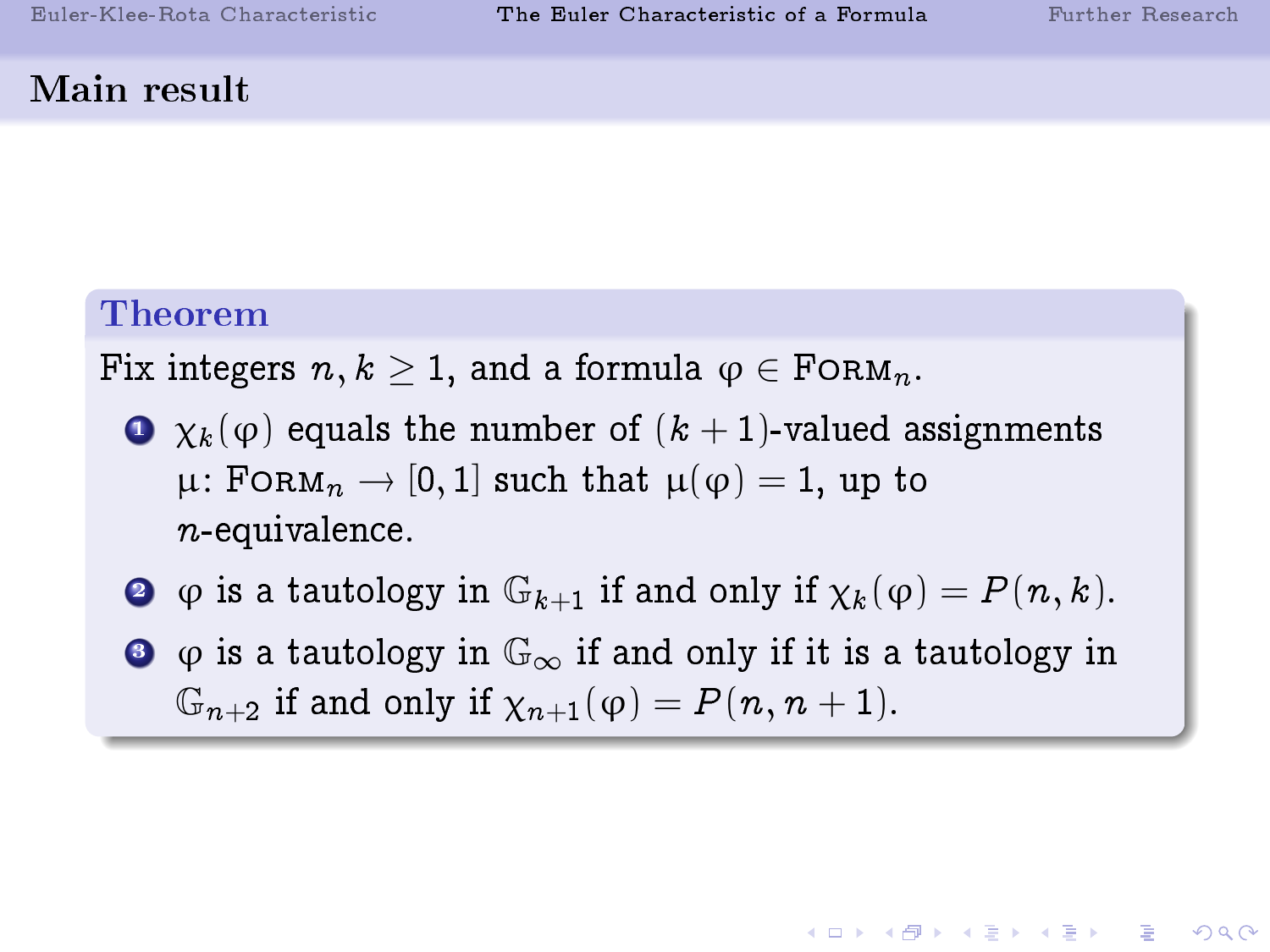# Example



The Gödel algebra  $\mathscr{G}_1$ , and the values of  $\chi = \chi_1 : \mathscr{G}_1 \to \mathbb{R}$  and  $\chi_2 : \mathscr{G}_1 \to \mathbb{R}$ .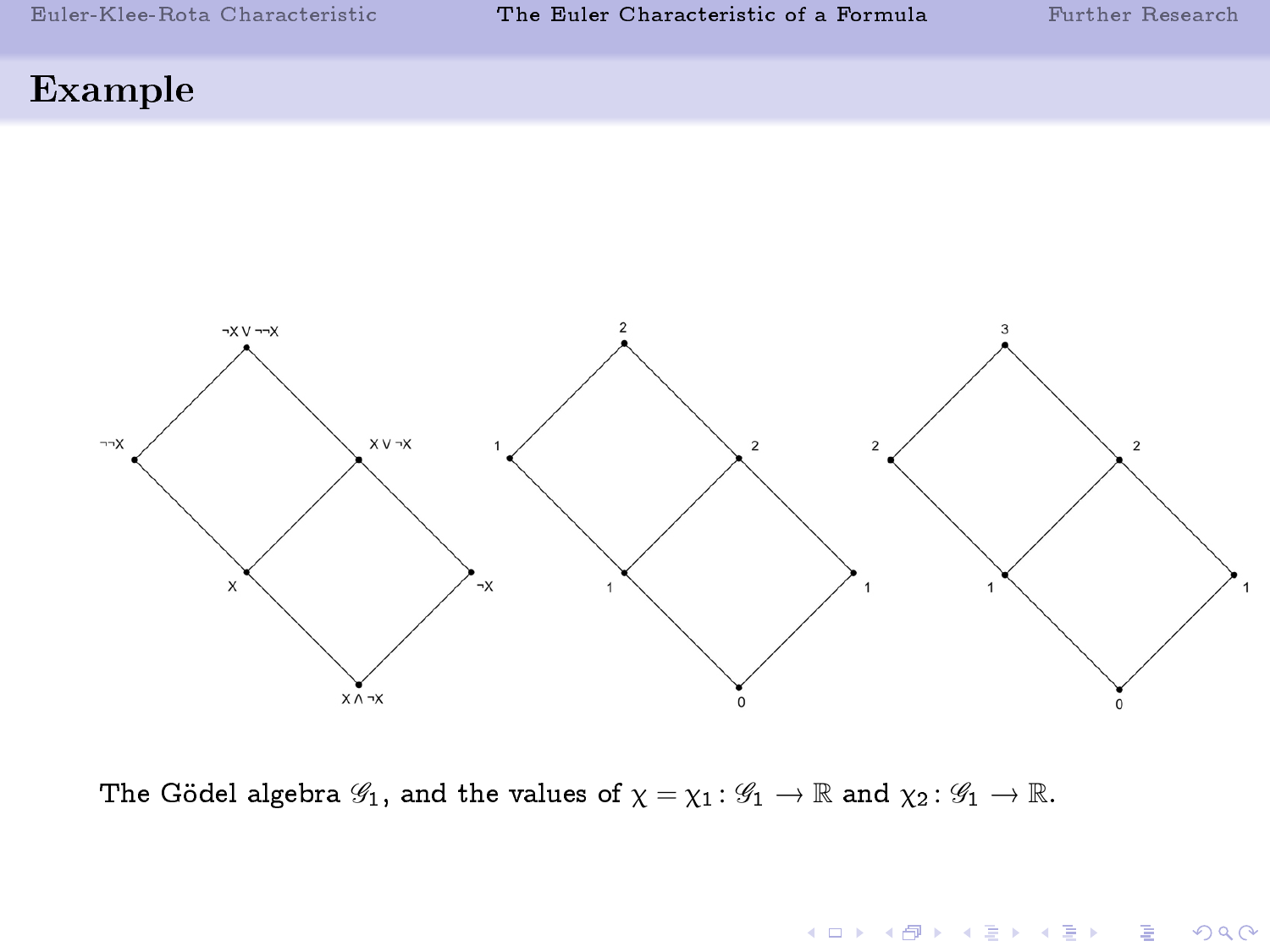KID KAP KID KID I DAG

#### Further research

- Study the logical content of the Euler Characteristic for ukasiewicz logic, and other many-valued logics.
- Find an appropriate version of the Euler characteristic for Lukasiewicz logic, and other many-valued logics.
- <span id="page-42-0"></span>• More generally: *Develop the general theory of valuations* over Gödel and MV-algebras.